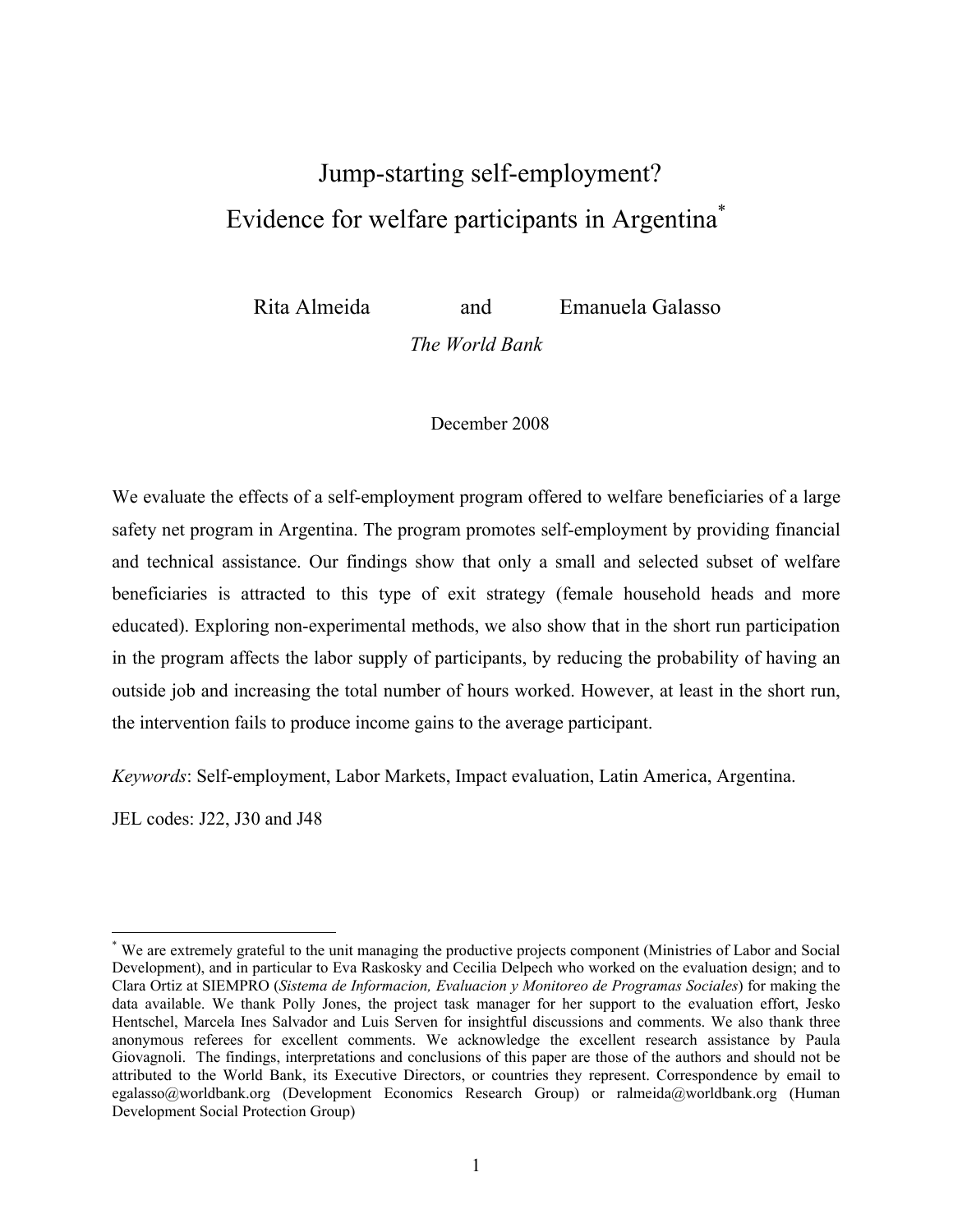## **1. Introduction**

Large scale workfare programs can be effective in providing protection to the poor following a macro-economic (or agro-climatic) crisis (e.g., Besley and Coate, 1992, Ravallion, 1999).<sup>1</sup> However, when the economy starts recovering from the crisis, providing social insurance becomes less important. As new economic opportunities pick up and the opportunities in the labor market improve, the net gains from program participation decrease. As a consequence, maintaining large safety nets programs becomes increasingly costly.<sup>2</sup> One of the main pressing issues facing governments in middle income countries is how to gradually phase out these safety net programs. Several labor programs are usually available. They range from supply-side interventions (e.g., training programs), to demand side interventions (e.g., employment subsidies, support to self-employment) and programs to improve the match between supply and demand (e.g., employment agencies). In spite of the importance of the topic, substantial knowledge gaps remain on how to effectively transition welfare program beneficiaries' into the labor market (Blank 2002). The evidence on the effectiveness of these programs as means of achieving a sustained labor market integration of program participants is even scarcer for developing countries.<sup>3</sup> This paper studies the effect of a program that promotes self-employment among workfare beneficiaries in Argentina. We use a non-experimental approach to quantify the effect of the program on employment and income, one year after the program started.

Following the severe economic crisis in 2001, the Argentinean government introduced a large scale workfare program, *Jefes*. 4 This program rapidly scaled up to reach about two million beneficiaries by the end of 2002 (or about 10% of the adult population in the country). The economy subsequently recovered strongly, making it costly to sustain this large scale safety net.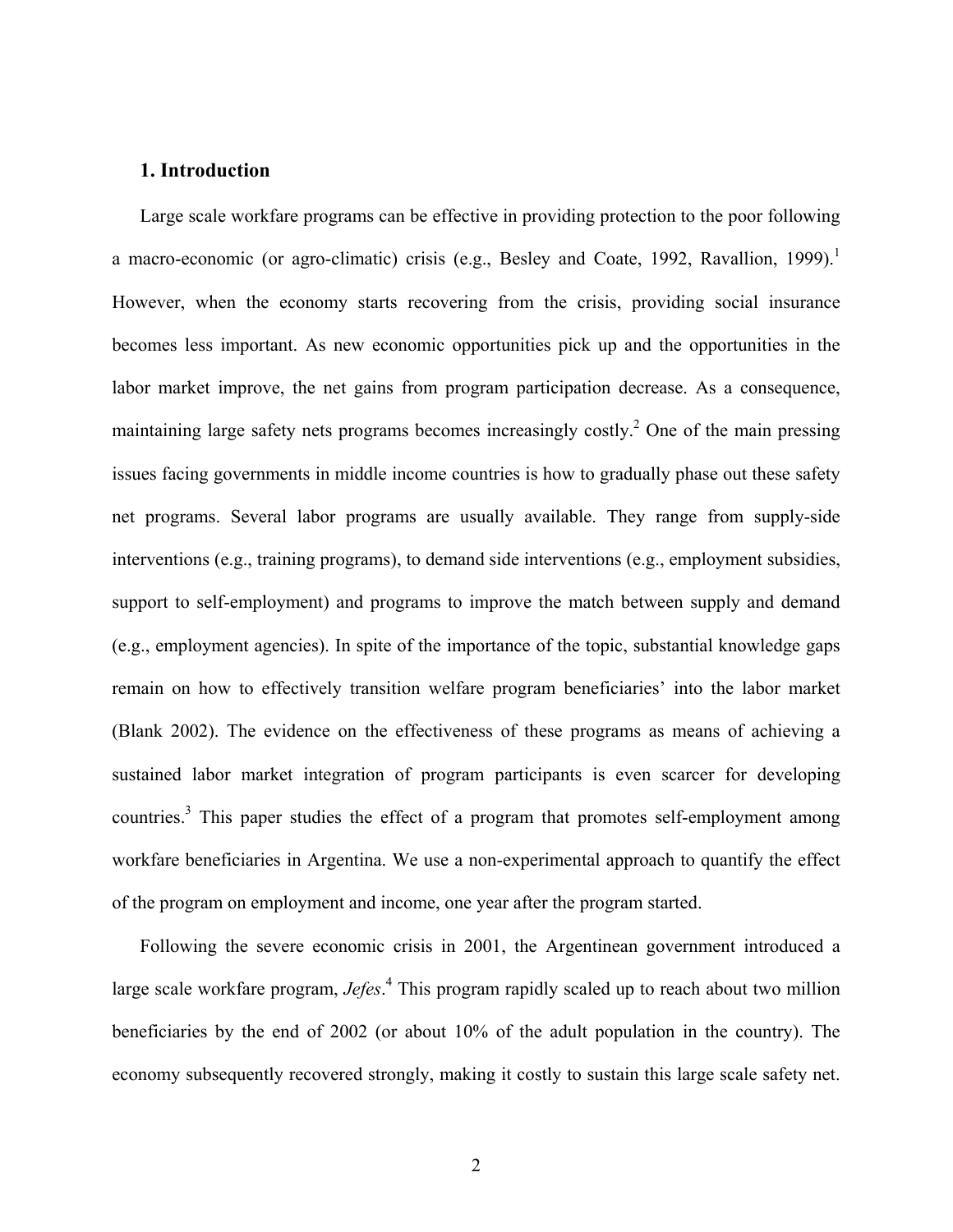Among the different instruments to phase-out *Jefes*, the Argentinean government has introduced a program to promote self-employment called *Microemprendimientos Productivos* (henceforth MEP).<sup>5</sup> The program provides *Jefes* beneficiaries with two complementary inputs for their selfemployment activities.<sup>6</sup> First, it provides financial support in the form of in-kind grants to finance inputs and equipment. Second, the program provides technical assistance through periodic visits of "tutors" to the beneficiaries to assist in achieving sustainability of the financed project. $^{7,8}$ ).

The program represents a viable exit strategy from *Jefes* depending on whether: (i) a significant proportion of *Jefes* beneficiaries is willing to set up a self-employment activity; (ii) they refrain from doing so due to lack of credit (to finance the start-up capital) and of low business training. The first condition will be met if a large fraction of workfare beneficiaries, when exiting the program, prefers self-employment (rather than a wage job) as a sustainable source of income. We characterize the profile and the size of the potential pool of welfare beneficiaries who might be attracted to the program. To our knowledge there is very little evidence on the profile of the participants who would choose to select into this type of program and on their effectiveness in generating a sustainable source of income for beneficiaries (one exception is Betcherman, Olivas and Dar, 2004).

The second condition relates to a large theoretical literature linking low-growth poverty traps with non-convexities in the production technology and with imperfections in the capital market.<sup>9</sup> It has been shown that *Jefes* beneficiaries tend to be poor and have low endowments of assets and human capital (Galasso and Ravallion, 2004). If there are high start-up costs of setting up self-employment activities, and if individuals are credit constrained, the poor would be automatically prevented from taking up profitable investments. According to this 'poverty trap'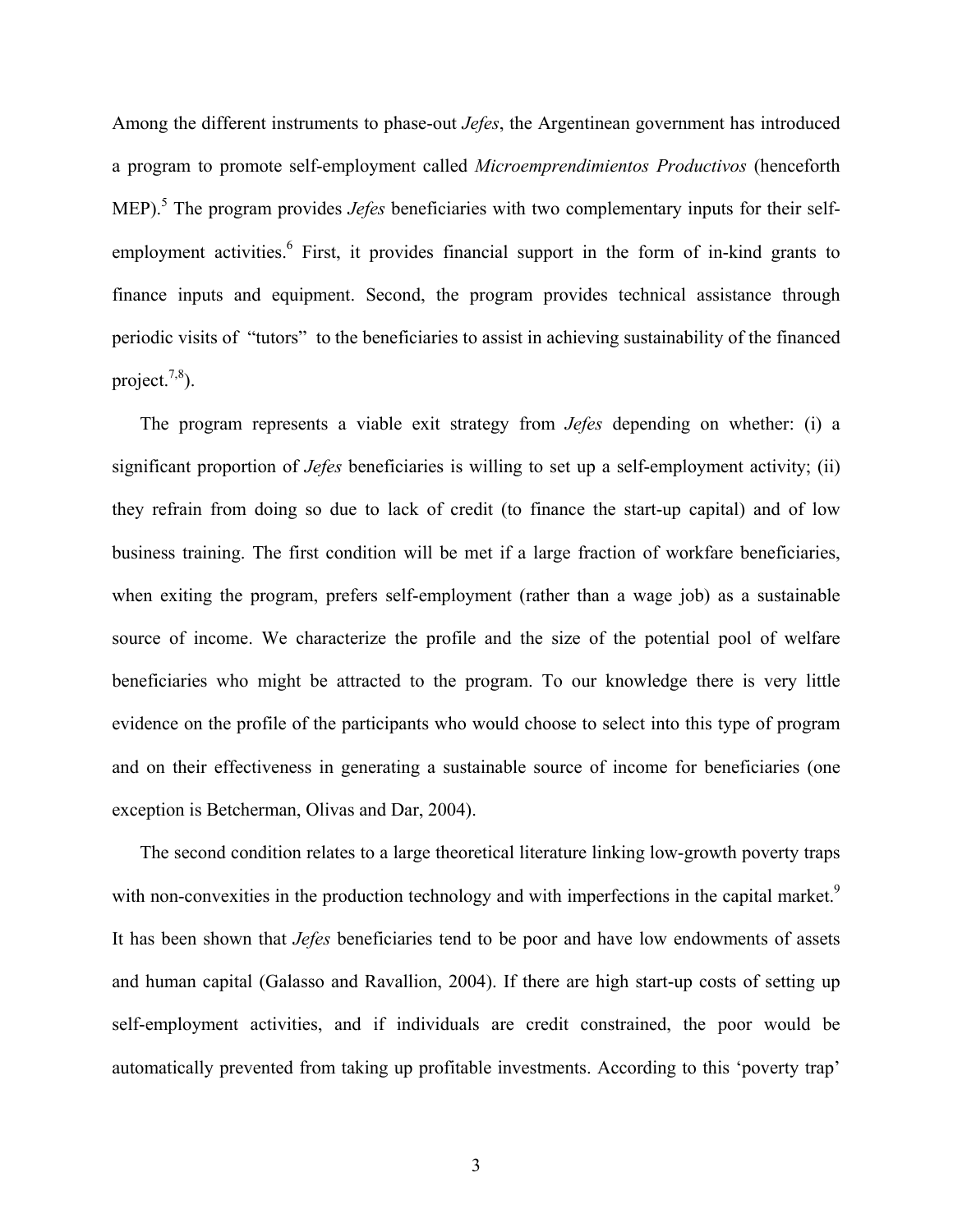view, jumpstarting a productive project with financial and tutoring assistance will help constrained households to establish a business with a minimal level of operation. The latter could be sustained over time with the reinvested profits. Thus, the second assumption is that some *Jefes* beneficiaries would be willing to set up a self-employment activity but that they refrain to do so due to lack of financing and/or due to low business training. The empirical evidence has strongly supported the hypothesis that poor households are indeed credit constrained but has failed to empirically confirm the existence of non-convexities in the production technology (e.g., McKenzie and Woodruff, 2006, Mesnard and Ravallion, 2006).<sup>10</sup>

Our paper also relates to the literature which emphasized the voluntary and entrepreneurial aspect of an important share of the unregulated, small-scale and low-productivity informal sector. For example, Maloney (2004) argues that a substantial fraction of self-employed in Latin America is similar to small firms in industrialized countries in many respects $11$ . According to this 'entrepreneurial' view, the scale of operation and the sustainability of this activity as a source of income would also depend on the individual's preferences, their motivation and entrepreneurial ability, rather than on credit constraints per se. The extent to which these individual characteristics (e.g. a need to combine self-employment activities with household activities to make self-employment an attractive activity for women) are complementary to other production inputs determines the success of the program. In this context, jumpstarting self-employment through start-up capital and basic business education would be expected to have a positive impact only for those individuals who are intrinsically more suited to be self-employed.

In practice, whether the injection of inputs and equipment together with business training is sufficient to jumpstart self-employment or whether the intervention is complementary to other individual characteristics is largely an empirical question. In this paper we are interested in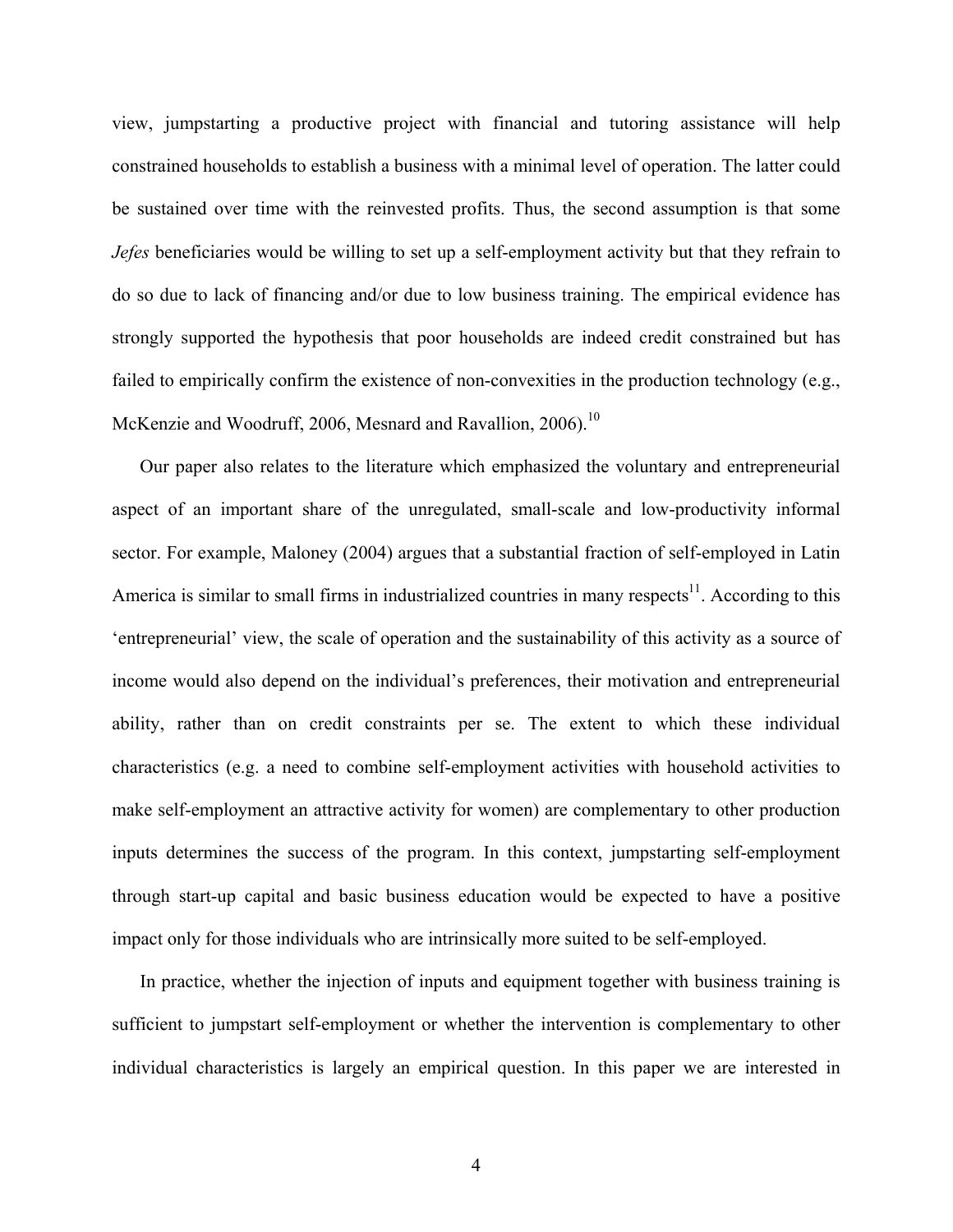quantifying the effect of program participation on the labor market integration of the beneficiaries.

To precisely quantify the effect of the program, we would like to compare, for the *same* person, the outcomes of interest in a scenario with and without the program. However, this is, by definition, unobserved and has been well-known in the impact evaluation literature as the "missing counterfactual problem". As in most evaluation settings, participation in this program is voluntary. As a consequence, the group of *Jefes* beneficiaries which showed interest in the program is likely not to be a random sample among *Jefes* beneficiaries. In particular, we would expect that *Jefes* beneficiaries with a stronger preference for self-employment, a higher entrepreneurial ability or organizational capacity are more likely to gain from participation and, thus, self select into the program. Moreover, even if we could observe outcomes for *Jefes* beneficiaries *before* the program actually took place, the comparison of the same individual before and after the program took place could be misleading. In particular, it could be capturing confounding *trends* in the outcomes of interest that are contemporaneous to the program.

In order to rigorously disentangle causality, we would like to observe the trends in the labor market outcomes for a group of individuals as similar as possible to MEP participants (in their observable and unobservable characteristics). The evaluation and survey design of the productive grants were planned to mitigate this source of bias. In particular, we have selected *Jefes* beneficiaries who showed interest in the project by signing up to local promotional activities, but that ended up not participating either because they lived in a non-participating *municipios* or because there were delays in the project approval. This group of individuals is likely to be similar to the group of MEP beneficiaries in both observable and unobservable characteristics determining program participation. A baseline survey was conducted just after the beginning of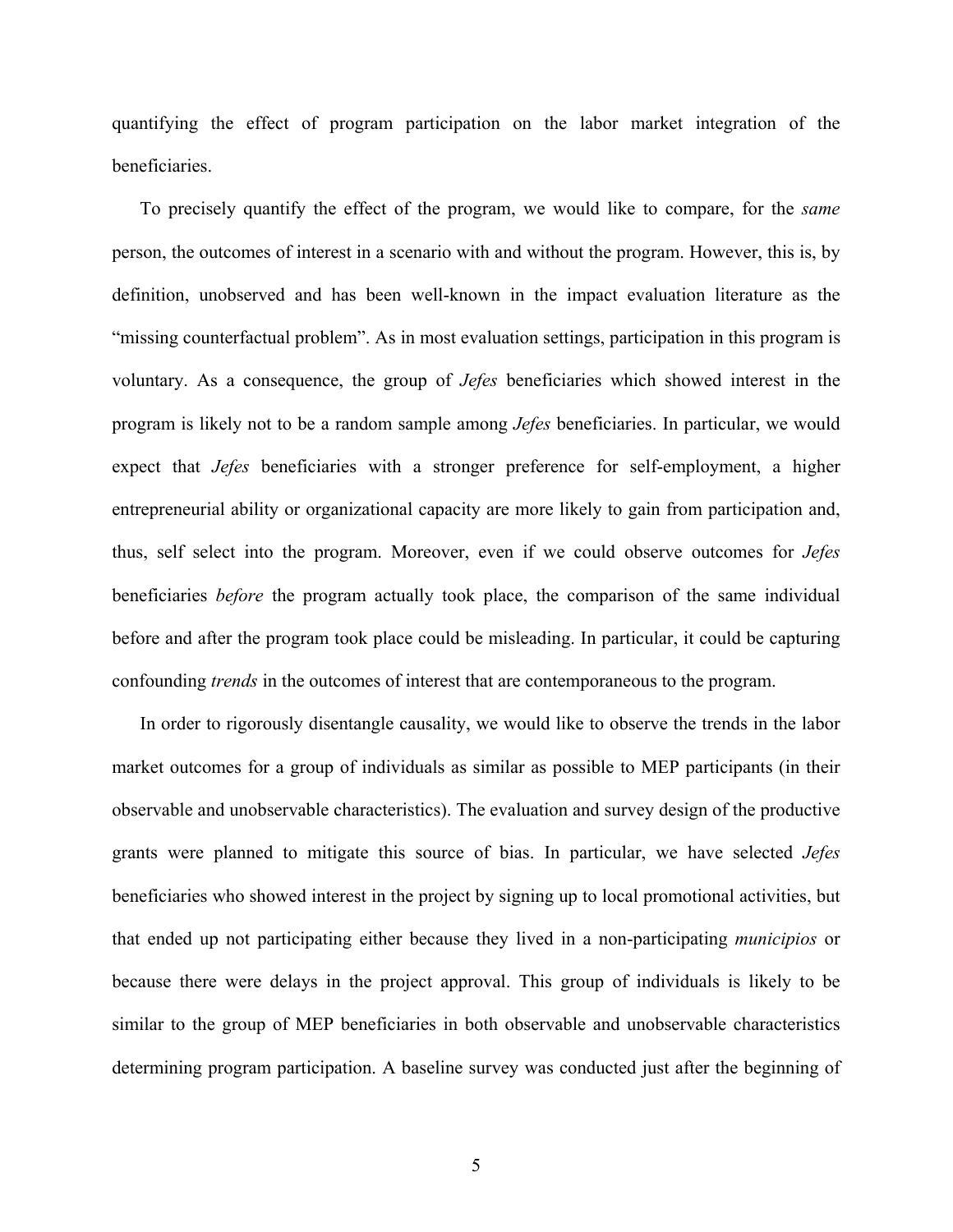program (November 2004) and one year later (December 2005) to both participants and nonparticipants in the program. To quantify the short-term impact of the program on different labor market outcomes we will adopt a differences-in-differences approach that compares outcomes of participants and non-participants, at baseline and follow-up.<sup>12</sup>

Our results show that beneficiaries of the self-employment program are less likely to maintain or to find wage jobs outside the project, especially in the case of male beneficiaries. We also find evidence that the program significantly increases the total hours of work (either in the market or in the program). Finally, while the program on average did not generate income gains to the participants, there was a specific subgroup of beneficiaries who stand to benefit the most. namely the younger and more educated beneficiaries. We interpret this evidence as being suggestive of an 'entrepreneurial' view of the informal sector, where the jumpstarting selfemployment through start-up capital and basic business training is more likely to generate a positive impact only for those individuals who were intrinsically more suited (possibly due to their motivation or initial human capital endowments).

The paper proceeds as follows. In section 2 we present the economic background and describe the main features of the program. Section 3 describes the evaluation design and the empirical methodology used in the evaluation. Section 4 describes the data. Section 5 describes the findings and briefly discusses the profitability of the projects. Finally, section 6 concludes.

#### **2. Background**

The workfare program, *Jefes*, was introduced in the aftermath of the severe economic crisis in 2001, which brought a contraction in real GDP of more than 10% in 2002 and a significant fall in real income of more than 20% for large sections of the population (McKenzie 2004). The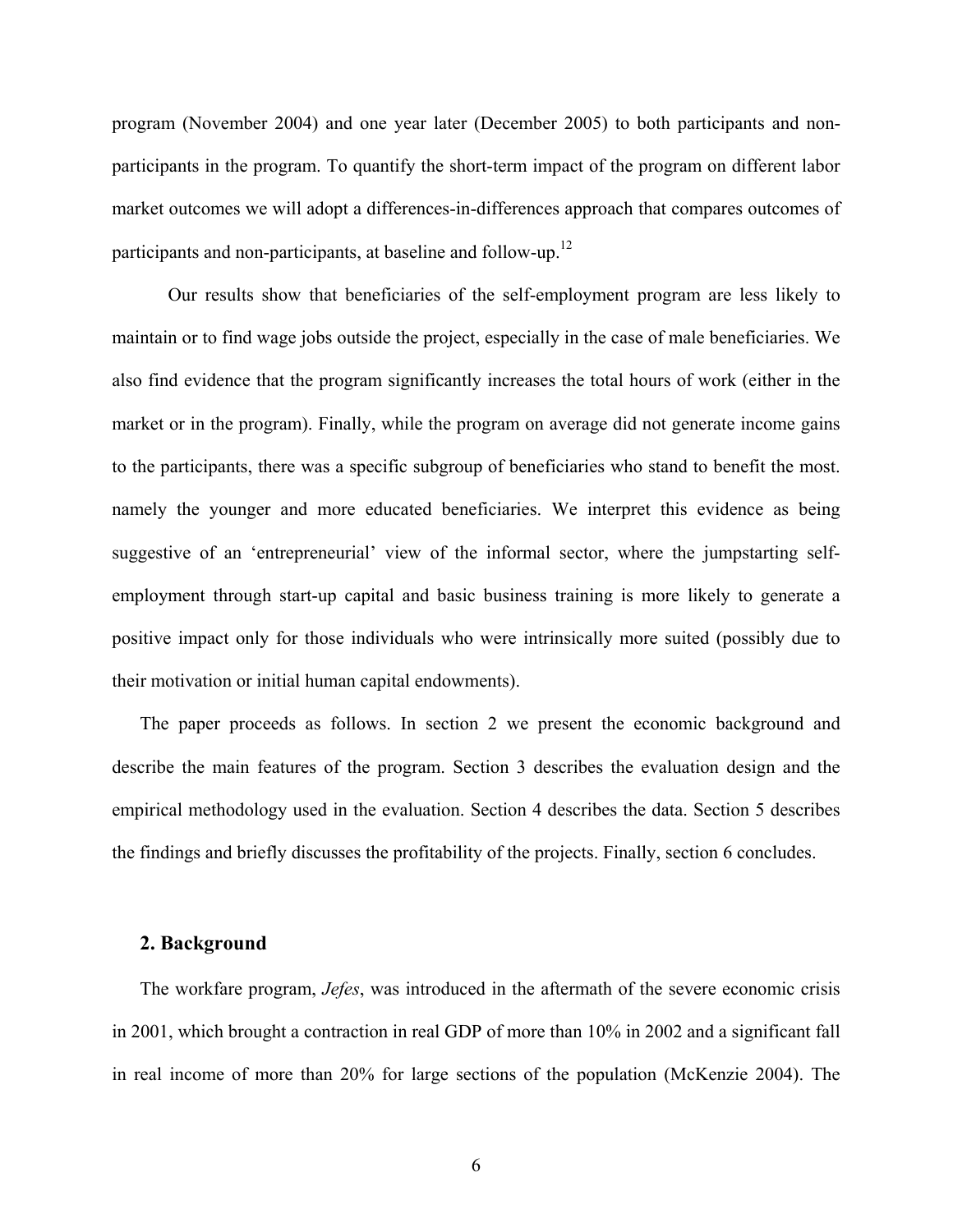objective of the program was to provide a direct income support to heads of households with dependents who had lost their earnings as a result of the crisis. The income support was accompanied by a work requirement (minimum of 20 hours a week). Despite a lack of explicit focus on targeting based on poverty indicators, *Jefes* was successful in reaching poor segment of the income distribution.13 Available evidence shows that that *Jefes* had a social protection role, partially protecting participants' income loss and lowering their likelihood of falling into extreme poverty (Galasso and Ravallion 2004). Subsequently, the economy strongly bounced back reaching an average annual growth rate of 9% between 2003 and 2005. A projection of the estimated impact of the program from 2002 onwards shows that early during the recovery (first half of 2003) the income gains from the program (program benefits net of the opportunity cost) had already halved (from around two thirds of the cash transfer of 150 pesos to about one third) (Galasso 2004).

When the labor market opportunities outside the workfare program improve relative to a fixed nominal transfer payment for the majority of beneficiaries, one would expect that the program naturally contracts. However, there are many reasons why program attrition might not be as high as one would expect. First, the program did not set a time limit for the end of the transfer payment. This might have induced participants to rely on this payment as a stable income source. Second, the program might have created a disincentive effect to search for a job caused by the fear of loosing the eligibility to the transfer (e.g., Gasparini et al., 2007). Finally, the counterpart work required by the program was not substantial, and could easily be combined with part-time work on other activities.<sup>14</sup> Moreover, some anecdotal evidence suggests that, given the large scale of the program, there was weak capacity to organize, supervise and enforce the work requirement at the local level.15 Hence, only *Jefes* beneficiaries with a sufficiently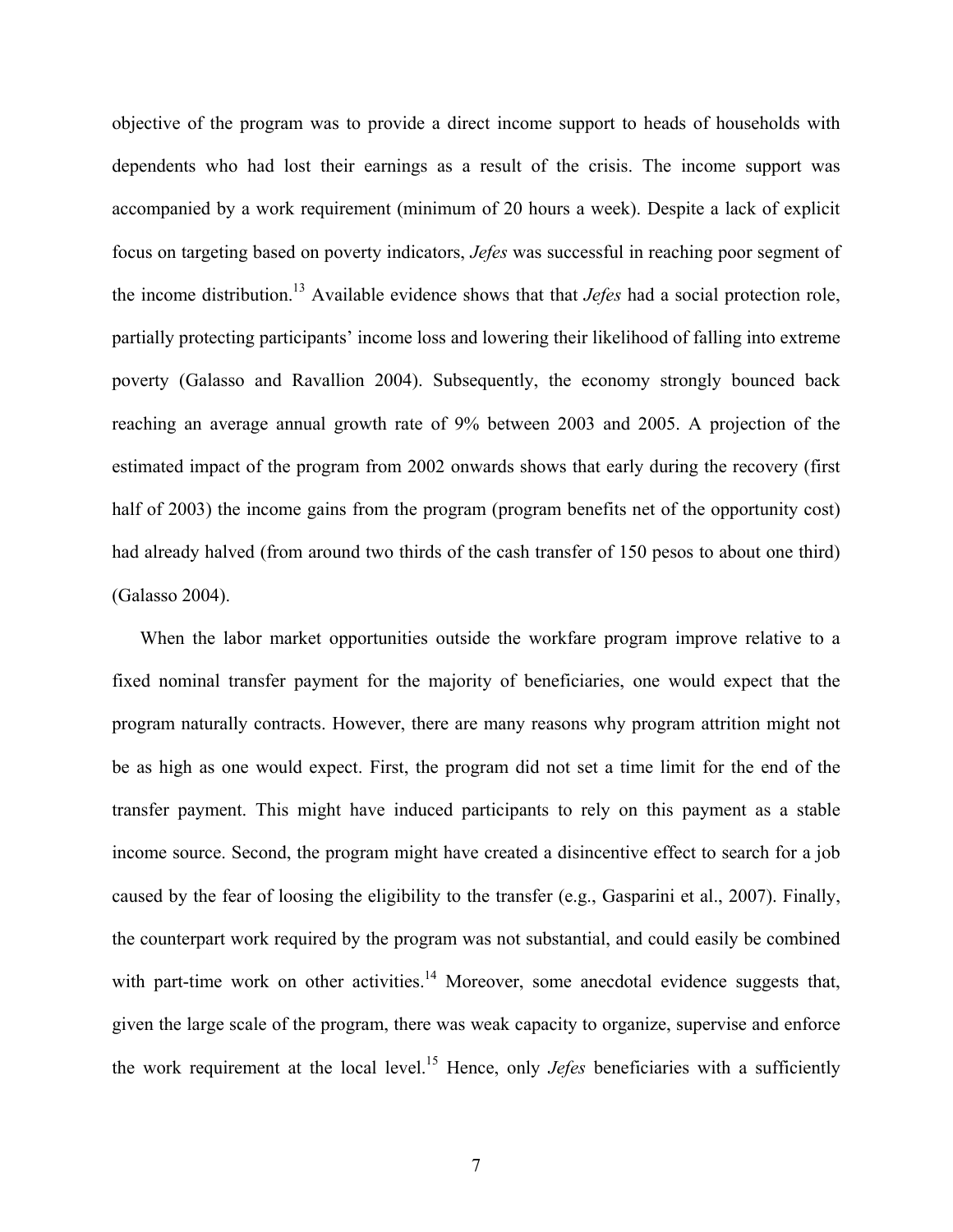attractive full-time option in the labor market will voluntarily leave the program. *Jefes*  beneficiaries who obtained formal employment (with recorded social security contributions) were automatically excluded from the program.<sup>16</sup> *Jefes* beneficiaries who obtained full-time informal employment would voluntarily leave the program only if the workfare counterpart work was strictly enforced by the municipality. Through the end of 2006, about 450,000 beneficiaries had been dropped from the Program for this reason.

The government of Argentina has planned to move away from costly emergency assistance and to promote the transition of *Jefes* beneficiaries to a set of programs which are designed to strengthen the individual's long term capacity to generate income.<sup>17</sup> MEP was launched with national scope in January 2004, with a seven months window to submit a proposal (The deadline for submitting a proposal was July 31st 2004). Yet, despite wide dissemination and promotion, the scale of the program remained very limited, attracting less than one percent of the total number of Jefes beneficiaries (see table 1).

The program provides support for self-employment activities of *Jefes* beneficiaries with grants for inputs and equipment combined with technical assistance. The eligible set of activities ranges from agro-industrial production to the production of small manufacturing goods and to selected service activities. All *Jefes* beneficiaries are eligible to participate.<sup>18</sup>

Proposals for the productive projects are submitted to the Ministry of Social Development through their local municipality. These are then transferred to the project implementation unit (jointly staffed by the Ministries of Social Development and Labor), where they are analyzed by professionals, who assess their economic, productive and financial viability.<sup>19</sup>

Approved projects receive grants to purchase inputs and equipment up to 15,000 Argentinean pesos for a maximum period of six months. The maximum transfer is substantial, amounting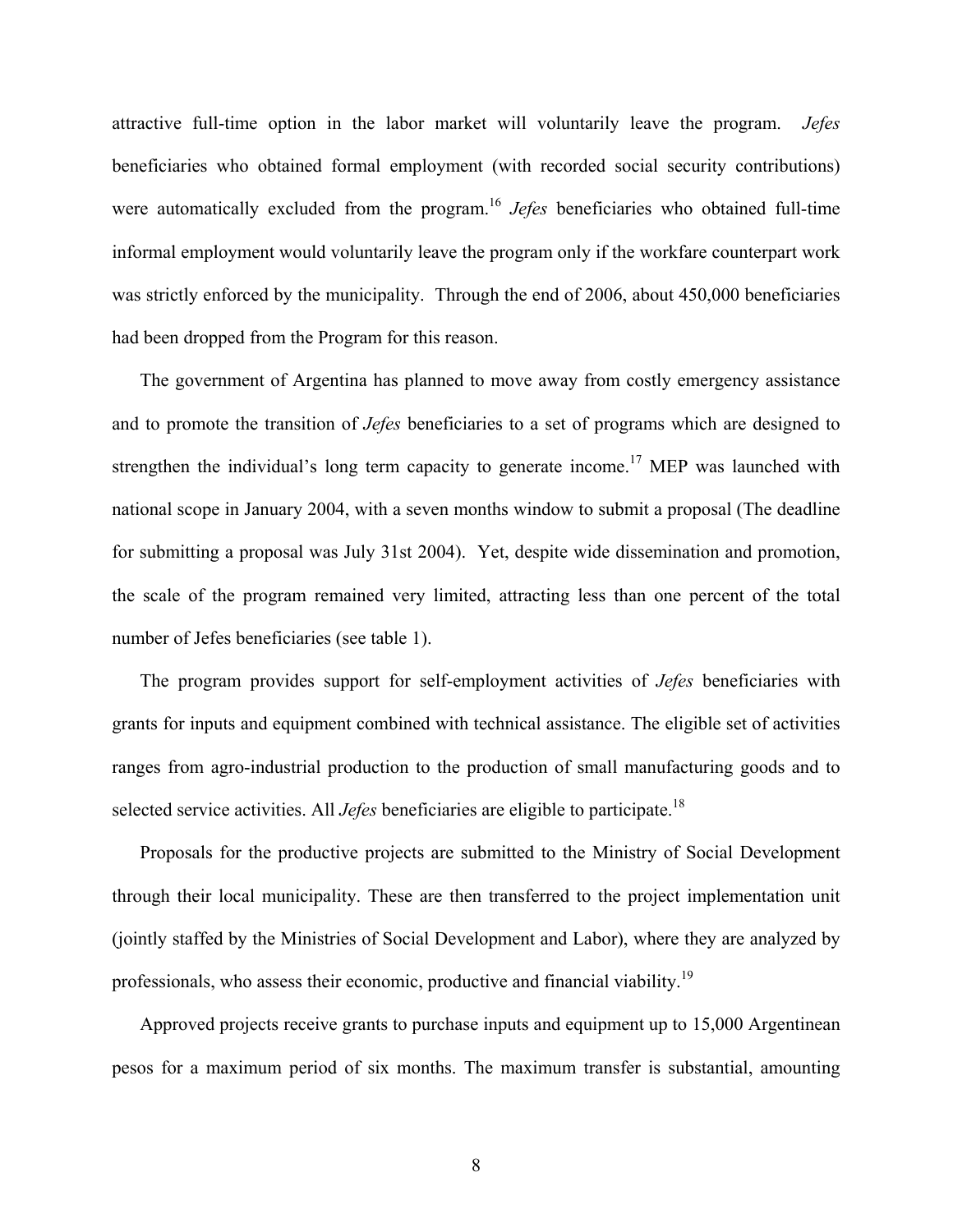nominally up to 30 times the monthly transfer by *Jefes*. However, the beneficiaries cannot use the nominal grant value to purchase inputs and equipment themselves. These purchases have to be made by the local municipalities, who then transfer them to the beneficiaries.<sup>20</sup>

Approved projects also receive technical assistance from local institutions -universities, technical institutes or NGOs. This assistance is given by agents (*tutores*) and covers general management practices and more specific technical assistance.<sup>21</sup> The objective of providing these services is to ensure the financed projects are sustainable. During the six month period, the agents are supposed to visit the project at least four times (for general purposes) and one time for a specific technical tutoring activity. $2^2$ 

# **3. Survey Design and Methodology**

#### **3.1 Survey Design**

We use data from the survey implemented in the Greater Buenos Aires (hereafter GBA) area, which included *Capital Federal* and *Conurbano*. The survey restricted the attention to this geographical area for different reasons. First, within GBA there was geographical variation in the incidence of the program (some municipalities implemented the program while others did not). Second, GBA had a relatively homogenous labor market and, municipalities conducted similar MEP promotional activities. Third, there was a reliable list of beneficiaries interested in the program which could be used as a sampling frame for the survey. Finally, the GBA area accounted for almost 1/5 of the total financing as of 2004.

The sample of MEP participants was drawn in July 2004 from a list of approved projects just after the deadline for the submission of proposals. The evaluation design was built on one interesting feature of the program's promotion and implementation: it was possible to elicit the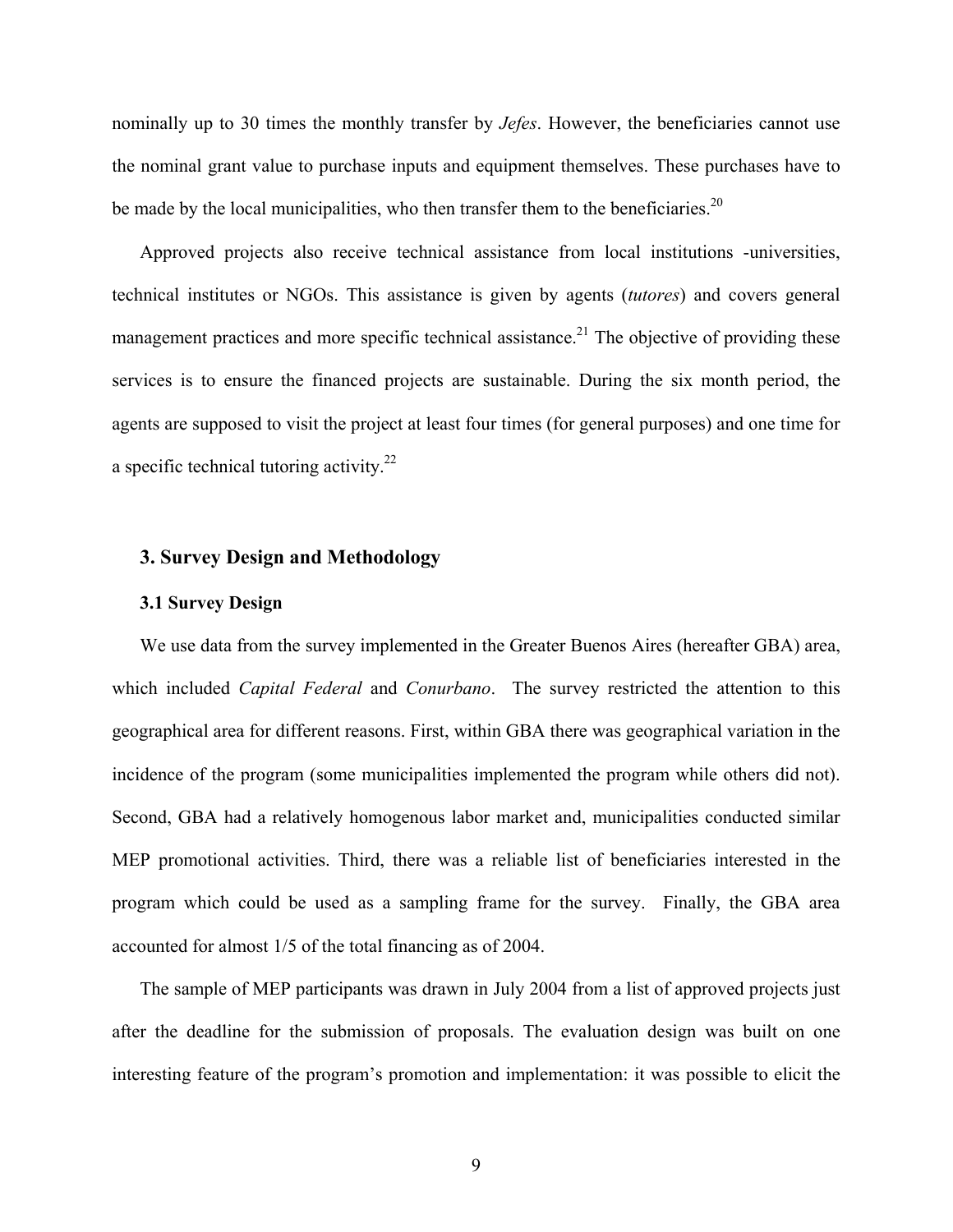willingness of *Jefes* beneficiaries to participate in the MEP program, using local promotional activities. In addition to the program being nationally advertised (e.g., through newspapers and radio), the local offices of the Ministry of Labor or the municipalities actively promoted the program through informational campaigns.23 In this process, a written registry was collected with detailed information on the *Jefes* beneficiaries who had showed interest in the program.<sup>24</sup> These registries were used as a sampling frame to identify the comparison group for the evaluation. Restricting the comparison group to those beneficiaries who have shown interest in the program aims to minimize the problems of having those individuals with higher expected gains (for example due to their entrepreneurial ability or motivation) self-selecting into the program. Our assumption is that attending the promotional campaigns, and eventually providing details on planned productive activities, takes care of unobservable individual characteristics, which are possibly correlated with program participation and with the labor market outcomes of interest. As a robustness check, we will also use a smaller comparison group in the evaluation which restricts the attention to those individuals that were interested in participating in the project, have actually *applied* for a grant but have not yet received the approval. This is arguably a tighter comparison group because applicants have also supported a cost (e.g., in time, effort) of putting together and submitting the project proposal (Angrist 1998, Galasso and Ravallion 1994).<sup>25</sup>

#### **3.2. Econometric Implementation**

In the absence of truly experimental data, most evaluation methods rely on the use of natural experiments to evaluate treatment effects (Heckman et al., 1999). These methods propose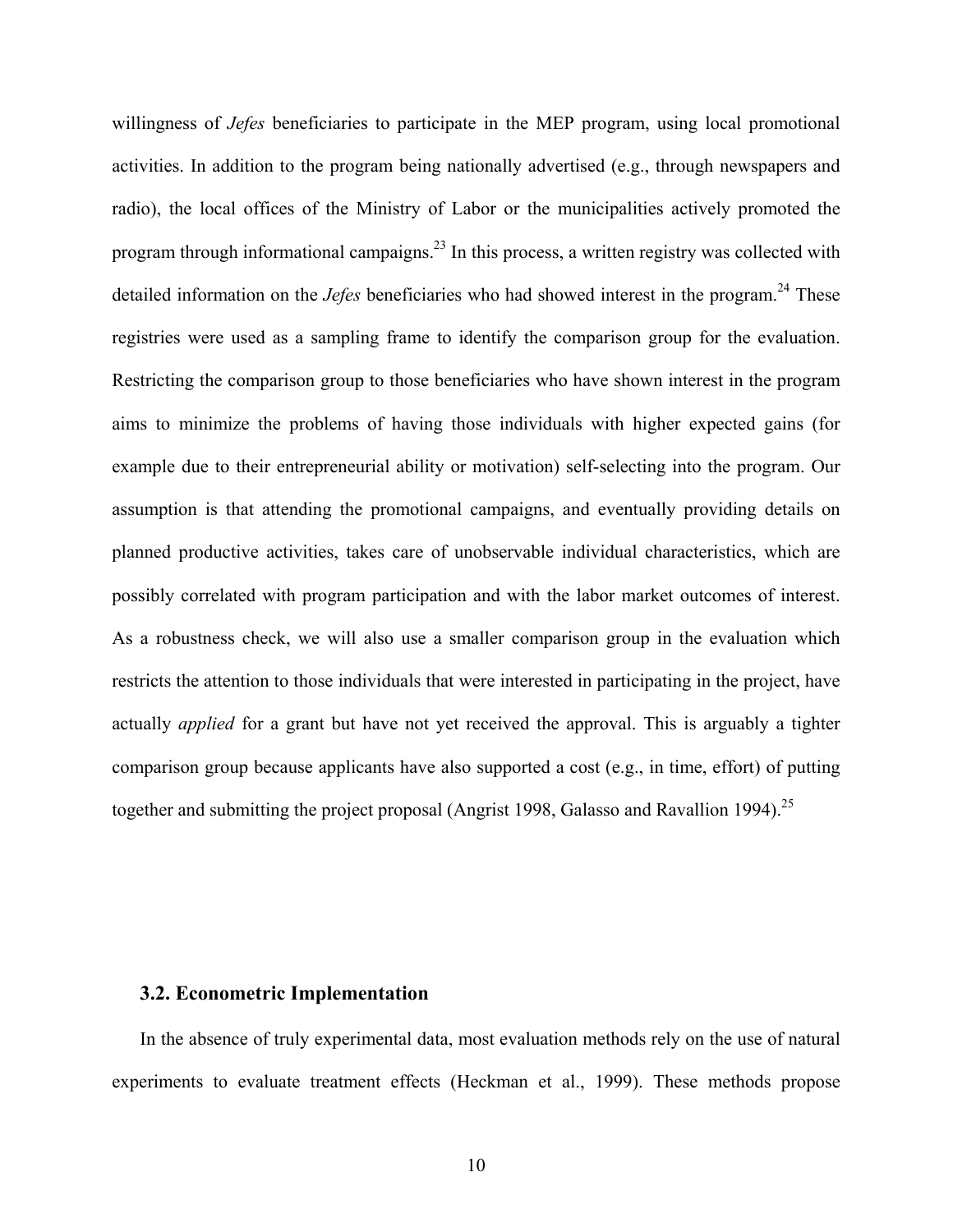different solutions to the problem of generating a good comparison group, which is key feature of program evaluation. Given the quasi-experimental feature of this program, the quality of the evaluation will critically depend on our ability to build a sound counterfactual group from the data available on the program implementation. As discussed in Meyer (1995), we explore a difference-in-difference methodology to evaluate the impact of the project.<sup>26</sup> This approach compares the outcomes of interest for project participants, before and after the intervention, with those of non-participants. $27$ 

Let  $y_i^D$  be the outcome of interest for individual *i*, at time *t* for the program status *D*, where  $D = 1$  if the individual is treated and 0 otherwise. Let treatment take place at time *t*. The fundamental identification problem then lies on the fact that, we do not observe at time *t*, individual *i* in both states simultaneously. Therefore, we cannot compute the effect of the treatment which would be given by  $y_i^{D=1} - y_i^{D=0}$ . However, if we can obtain an appropriate comparison group, it will be possible to estimate the average effect of the program on the treated individuals. The difference-in-differences method we exploit compares the average outcome before and after the program for the individuals participating in MEP with the before and after outcomes for a comparison group (Blundell and Costa Dias, 2000).

The main idea behind the difference-in-differences estimator is that we can rely on the nonparticipating comparison group to identify time variation in the outcome of interest that is not due to the effect of the program and that has occurred contemporaneously. The assumption in this method is that the average outcomes for MEP participants and non-participants would have followed parallel paths over time (known in the evaluation literature as the 'common trend assumption'). Under this assumption, the average treatment effect on the treated, can be obtained by the sample analogs of the following expression: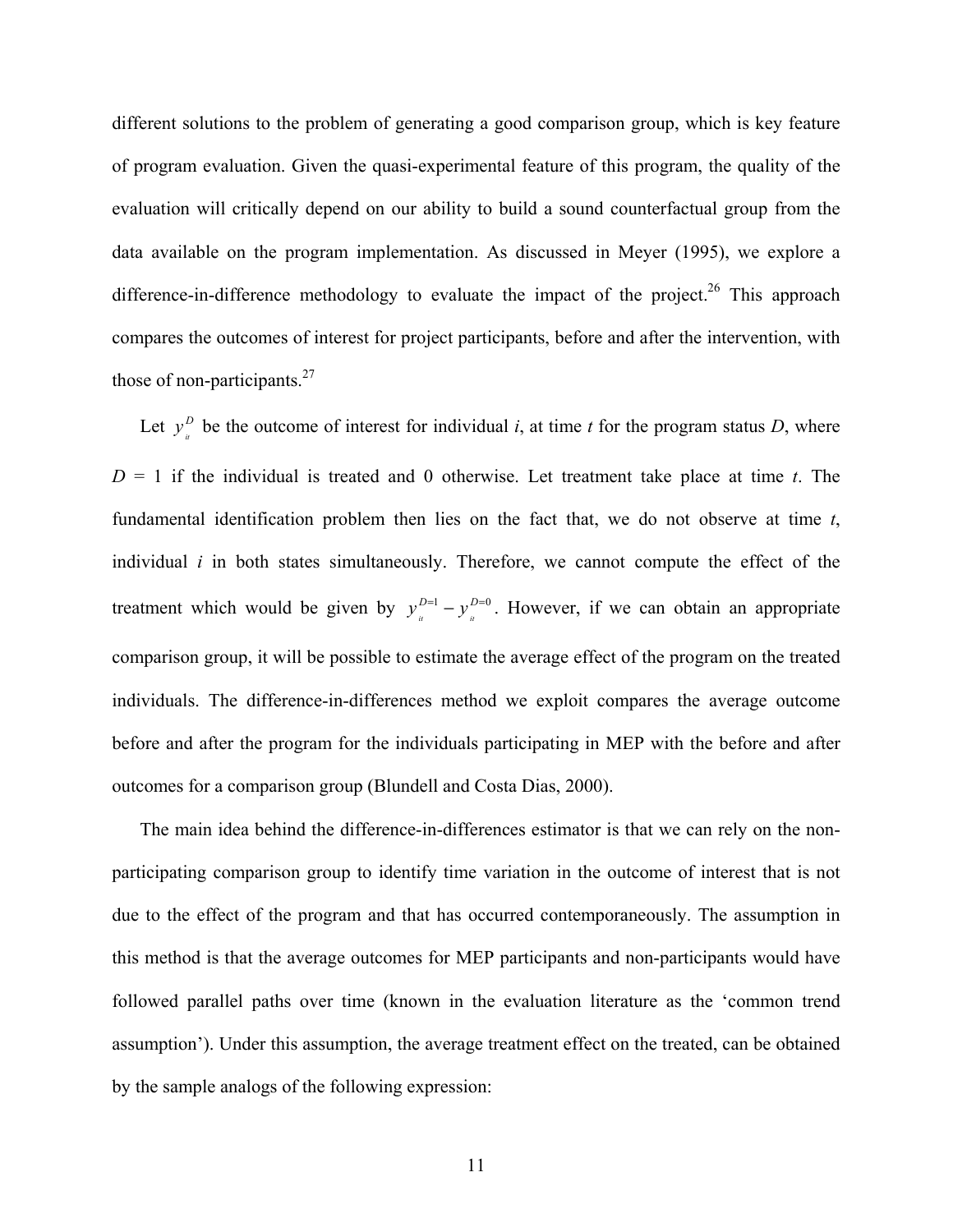$$
\alpha = \{E[y_{it=1} | D=1] - E[y_{it=1} | D=0]\} - \{E[y_{it=0} | D=1] - E[y_{it=0} | D=0]\}
$$

where  $t=0$  is the time period before program implementation,  $t=1$  is the time period after the program implementation, and  $y_{it}$  is the observed outcome for individual *i* at time *t*. As discussed above stated above,  $\alpha$  captures the impact of the program with the difference between MEP participants and non-participants, before and after the program takes place.

Under these assumptions, the conditional outcomes of interest in the absence of the program can be written as a sum of a time effect (common to the two groups) and a group effect (constant over time). Therefore, the effect of the program,  $\alpha$ , can be estimated with the following regression formulation, which uses fixed effects for a pooled sample of participants, nonparticipants and time periods:

$$
Y_{it} = D_{it}\alpha + \mu_i + \eta_t + \varepsilon_{it} \tag{1}
$$

where  $Y_{it}$  is the outcome of interest for individual *i* at time *t*,  $D_{it}$  is a dummy variable assuming the value one if individual *i* participates in the program at time *t*,  $\mu_i$  is an individual fixed effect,  $\eta_t$  is a time dummy (for 2005) and  $\varepsilon$ <sub>*it*</sub> is the error term. The model above is estimated by ordinary least squares.

As stated above, the identification assumption behind differences-in-differences is that all the correlation between program participation,  $D_{it}$  and the error term,  $\varepsilon_{it}$ , is accounted for by the time-invariant (and additive) individual fixed effect,  $\mu_i$ . In other words, program participants in the absence of the program, would have had trends in the outcome comparable to those in the comparison group.

This common trend assumption might be too stringent if the treated and comparison groups are not balanced in observed characteristics that are believed to have differential trends. We will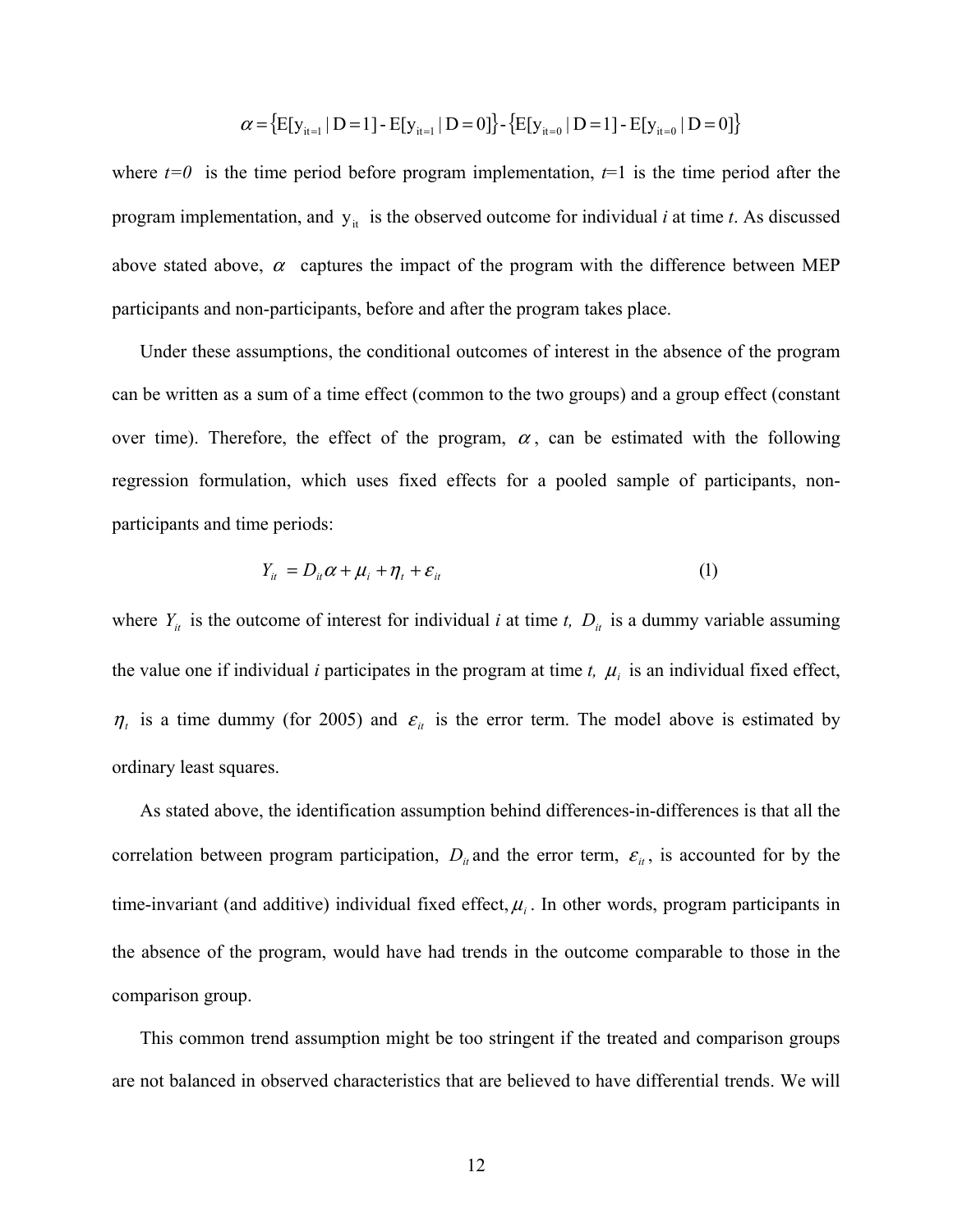extend the estimator to accommodate (in a linear way) a set of individual characteristics (e.g., education, age, household size). Adding these additional covariates (arguably pre-determined with respect to the introduction of the program) should help account for observed heterogeneity in trends, and improve precision in the estimates $28$ .

## **4. Data and Descriptive Statistics**

A baseline household survey, carried out under the supervision was administered to participants and non-participants in November 2004.<sup>29</sup> The survey was administered by SIEMPRO, the Argentinean public monitoring and evaluation agency for poverty programs. The same households were re-interviewed one year later, at the end of 2005. The questionnaire was based on a shorter version of the Argentinean labor force survey (the Permanent Household Survey). It collects information on basic individual and household characteristics including, their education, labor market history and income sources. For MEP beneficiaries it also collects detailed information on project characteristics, including information on the timing and quality of the inputs and of the technical assistance.<sup>30</sup> For individuals in the comparison group, the survey collects information on whether they have submitted a project proposal and its current approval status.

Table 2 shows the sample structure. The baseline survey covers 309 program participants (covering 301 households and a total of 1,340 individuals) and 244 non-participants (covering 244 households and a total of 1,116 individuals). During the one year period, some productive projects failed, beneficiaries left the project or they simply could not be found by the interviewers in the follow up survey. Hence, only 86% of the individuals in the baseline survey (or 85.3% of the households) were followed up in 2005 survey. One important issue for the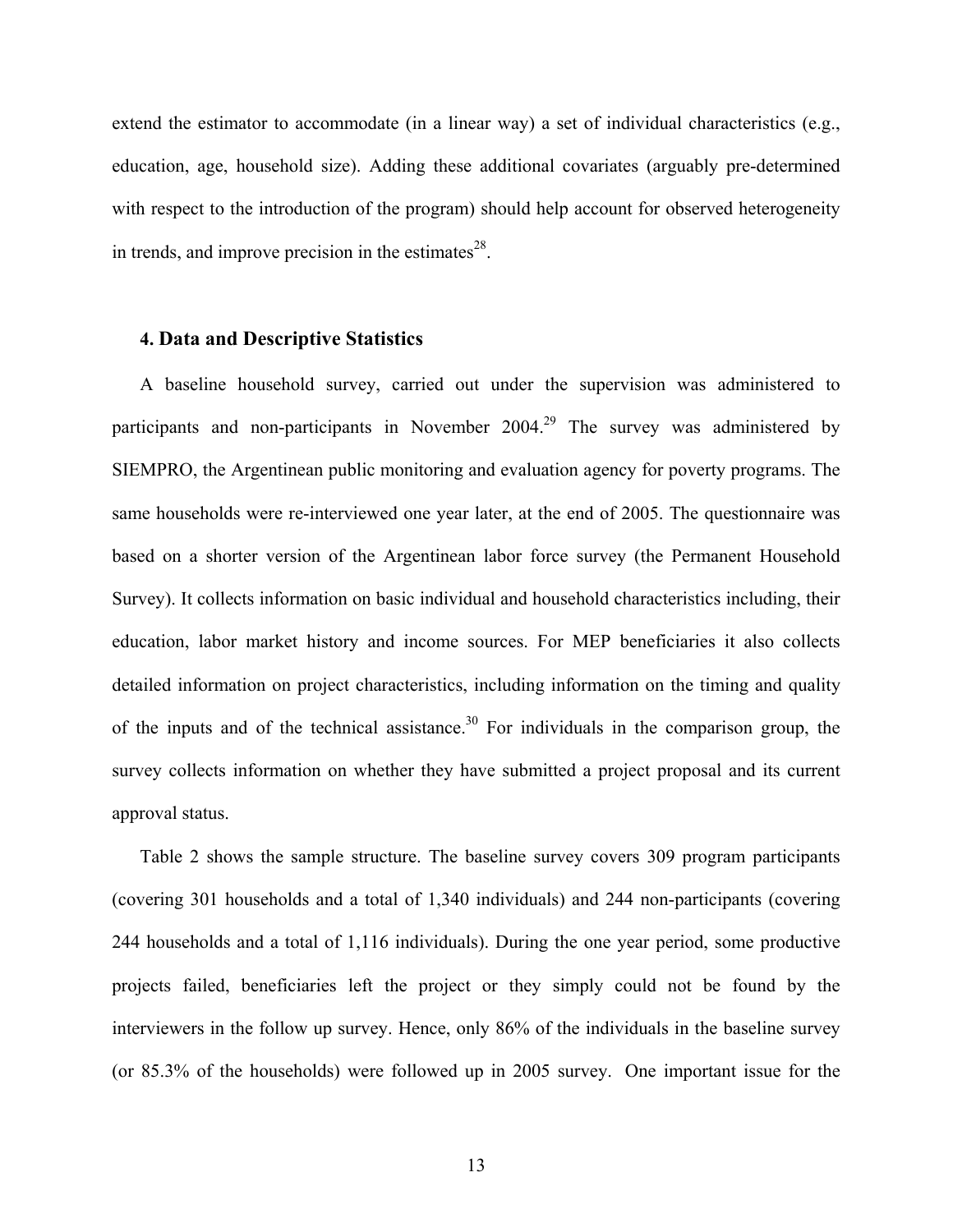internal validity of the main findings is that the comparability of the groups, before and after the experiment. This comparability is higher whenever there is low sample attrition. We analyze this issue in Table A1 in the appendix where we test for selective attrition using Fitzgerald et al (1998) method. We estimate a probit model to assess whether attrition is based on observable characteristics and the value of the outcome variables of interest at baseline in 2004 (the lagged dependent variable). We find robust evidence that those individuals that exit from the sample do not differ significantly in their observable characteristics from those who do not attrite. However, attrition could still bias our results if driven by selection on unobserved characteristics also related to the outcomes of interest. Our assumption in the paper, is that the unobserved characteristics are time-invariant so that they are swept out in the difference-in-difference estimates of our main findings. Therefore, attrition will not affect our estimates if we restrict the analysis to a balanced sample. Our final sample covers 476 *Jefes* beneficiaries (covering 465 households and a total of 2,104 individuals) and a total of 113 projects.

Table 3 compares the demographic, employment and household characteristics in our final sample with a random sample of *Jefes* beneficiaries in the GBA area taken from the Permanent Household Survey (EPH) at the same survey time (the end of  $2004$  and  $2005$ ).<sup>31</sup> These descriptive statistics suggest that a selected subsample of *Jefes* beneficiaries is likely to be attracted by this program, relative to the average *Jefes* participant. Those individuals interested in starting a self-employment activity are predominantly females (as in the case of *Jefes*, more than 2/3 of the individuals), have more than 8 years of schooling and are on average 39 years old. A notable difference with respect to the average *Jefes* participant is due to the fact that more than 70% are heads of household. Their average household size tends to be smaller than for the average *Jefes* (4.5 persons versus 5.2 persons in 2004). As found for other countries, participants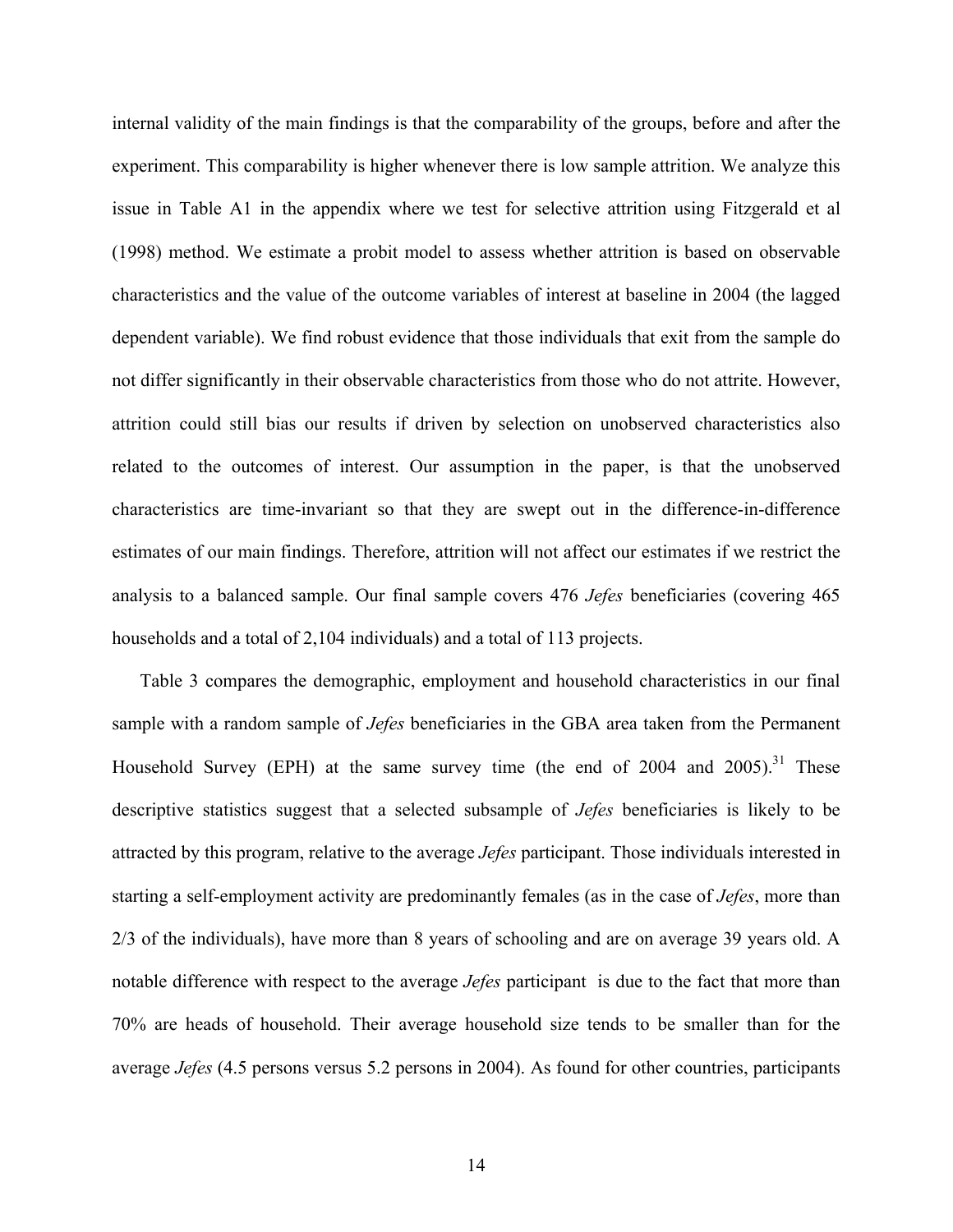in programs promoting self-employment tend to be more educated (almost 1 more year of schooling) and older (Betcherman, Olivas and Dar, 2004). Even though household income is likely to be underestimated in our sample, we find that average household per capita income is slightly higher than average per capita income for a *Jefes* beneficiary.<sup>32</sup> Finally, the findings also show that in our sample the income of the beneficiary represents a more important source of income for the household (between 48% and 52% in our sample versus approximately 35% for the average *Jefe*). The same stylized facts on determinants on participation hold when we estimate the probability of participation at baseline as a function of a set of individual and household characteristics (see table A2 in the appendix). Participants are more likely to be females, heads of household, relatively more educated and aged between 30 and 40 and with a higher income per capita.

In the empirical work, we consider that an individual *i* has been affected by the program during period *t* if the he/she has received inputs and equipment for the project *and* if he has received technical assistance (measured by at least one visit from the tutors). Using this definition, we group the final sample of 476 individuals into different categories depending on the project status of the individuals in each period: *Never Beneficiaries* (298 individuals are never MEP beneficiaries in any of the two periods), *Entrants* (155 individuals are not MEP beneficiaries in 2004 but become beneficiaries in 2005), *Drop-outs* (3 individuals are MEP beneficiaries in 2004 but are no longer beneficiaries in 2005) and *Always Beneficiaries* (20 individuals are MEP beneficiaries during the two periods).

Table 4 reports some descriptive statistics for the different groups at the end of 2004 (baseline survey). Column (1) refers to all individuals who have never been program participants, column (2) refers to those who have never been program participants but that have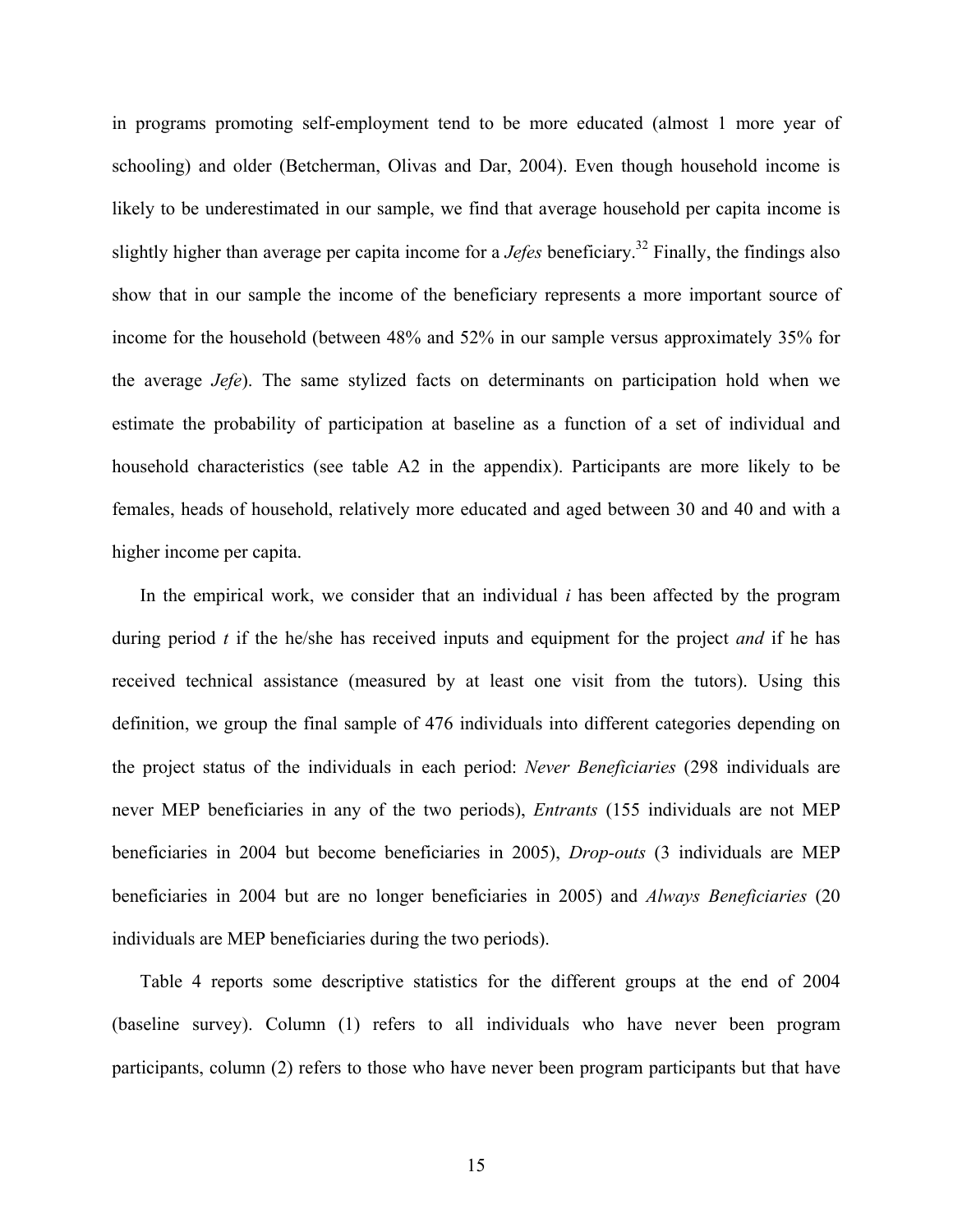applied to the program, column (3) refers to the entrants and column (4) to those participants during the two periods. The comparison shows that the groups are relatively homogeneous in terms of most of the variables of interest. The most significant differences refer to MEP nonparticipants having smaller hours of work, a shorter tenure in their previous occupation and slightly worse off incomes than the other groups. These differences could raise some concerns about differences in individual (unobservable) characteristics between treatment and comparison group.

Table 2 in the appendix describes the 113 self-employment activities in our final sample with respect to sector of activity, location, growth constraints, quality of the inputs received and of the technical assistance, self-employment preferences of the participants and project sustainability. Most of the projects are in areas with predominantly female work (more than 50% in textiles and 20% in food processing). Most of the projects are located in the house of one of the beneficiaries and, in most cases, this location is either rented or borrowed. Approximately 1/3 of the projects reports having problems with sales. The main reasons relate to being a small scale, low value added projects, facing very competitive environment (high competition, high costs). When asked about the major constraints for project development (before the start of MEP), inputs and equipment are the most cited priorities, followed by commercialization and the need to have a physical site separate from the participants own house. Access to credit is reported as being a priority only for  $6\%$  of the projects.<sup>33</sup> A significant part of the beneficiaries report experiencing problems with the inputs received through the municipality, either due to errors in the purchases (56%) or due to delays in the delivery (35%). These supply side bottlenecks were substantial and, as a consequence, the duration of most of the projects in our sample is relatively short. In particular, approximately 1/3 of the projects were operating for about one year, 1/2 of the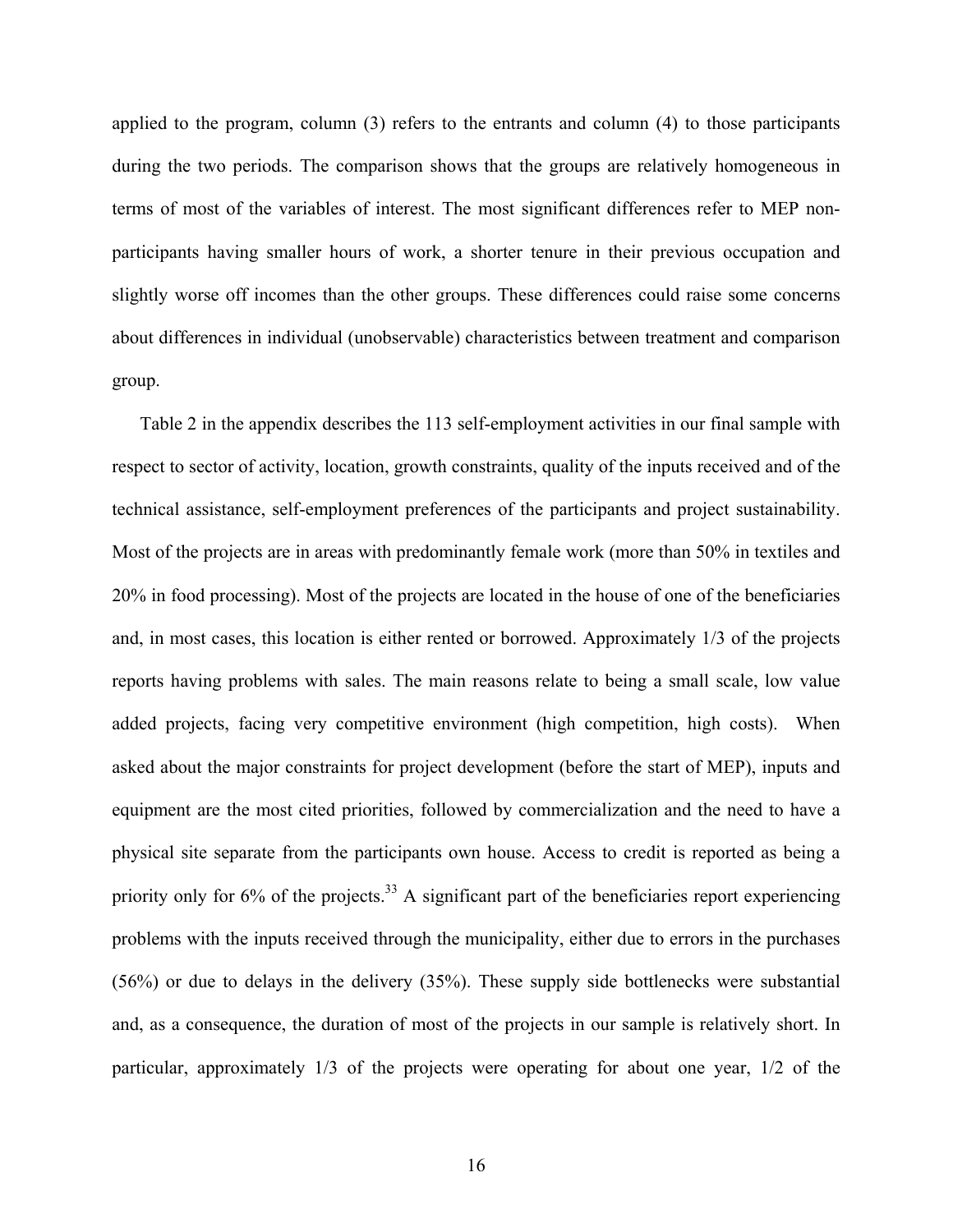projects were operating for more than 6 months, and about 1/5 of the sample for a shorter period of time.

The technical assistance is perceived to be useful by  $75\%$  of the participants.<sup>34</sup> Most of this assistance is focused on administrative work or in organization. Despite the implementation issues, it is notable that the overall majority of beneficiaries expect their activity to be continued in the future. Most beneficiaries (82%) have very positive expectations about the sustainability of their activity at the baseline, measured by their ability to self-sustain the project with (reinvested) profits. After one year of operations, these expectations were only slightly revised downwards  $(80\%)$ .<sup>35</sup> Moreover, the self-employment does not seem to be a temporary occupation to a more permanent wage employment position. Around 90% of MEP beneficiaries' in the two periods report that they would like to continue working as self-employed (either in MEP or in another self-employment activity) rather than having a wage employed position.

## **5. Estimates of the Effect of the Program**

#### **5.1 Main Findings**

We are interested in quantifying the effect of the program on some labor market outcomes. In particular, we look at the individual's participation in the labor market (job outside MEP), total hours of work (either in the market or in MEP), total individual income as well as household income. We are also interested in capturing labor supply responses at the household level, by looking at the share of household members who are employed.<sup>36</sup>

Table 6 presents the least squares estimates of equation (1). Standard errors are clustered at the project level for program participants. This is meant to account for a possible correlation in the labor market outcomes for individuals participating in the same project (since they are all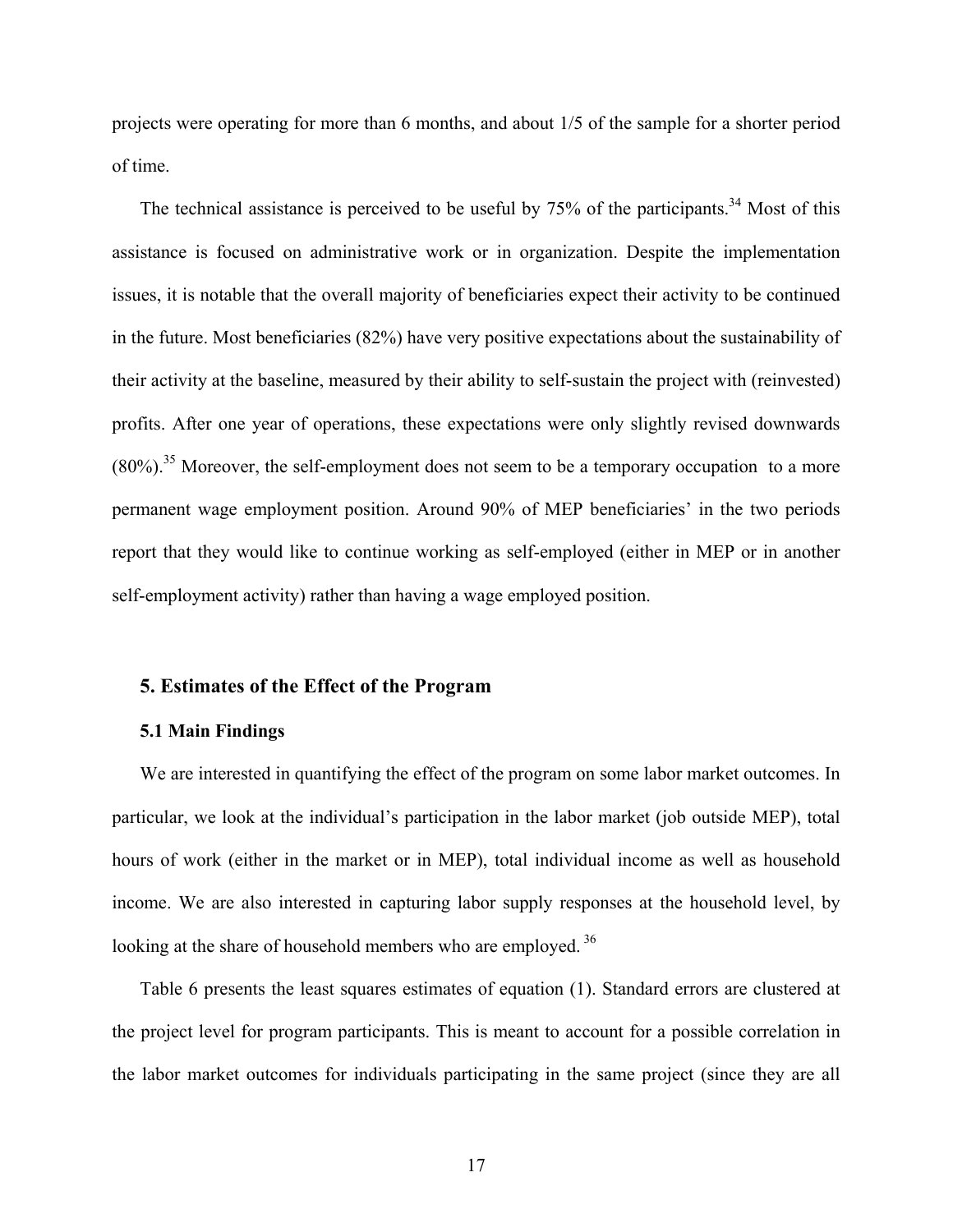exposed to the same shocks). For non-participants, we cluster the standard errors at the municipal level. This is also meant to account that the labor market outcomes of non-participants are likely to be serially correlated within each municipality. Panel A compares the outcomes of interest for all the individuals that were ever MEP participants relative to all non-participants, Panel B restricts the attention to MEP entrants versus all non-participants and Panel C considers only MEP entrants versus MEP applicants.<sup>37</sup>

The main findings are quite consistent across the different samples. Adding time varying worker characteristics (e.g., age, schooling, and household size) does not significantly change the estimated average effect of the program on the treated (see table A5 in the appendix). We find that program participants substitute away from other jobs (market) and significantly increase their total (weekly) hours worked by 14 to 18 hours. The findings do not show any labor supply responses for other household members: the impact of the program on the share of employed household members (excluding the beneficiary) is small and not statistically significant.<sup>38</sup> We also do not find robust evidence that, in the short run, the program significantly increases individual income or total household income. The labor supply effects together with the (lack) of income effects suggest that participants are hanging on the alternative source of income waiting for the income s stream from self-employment to stabilize. Possibly the income gains from the self-employment activity are reinvested to increase its chances of sustainability in the medium term.

#### **5.2 Heterogeneity in the Effects of the Program**

A weakness of the previous specification is that it relies on the assumption that the program as a constant impact across all the individuals. This assumption is likely to limit the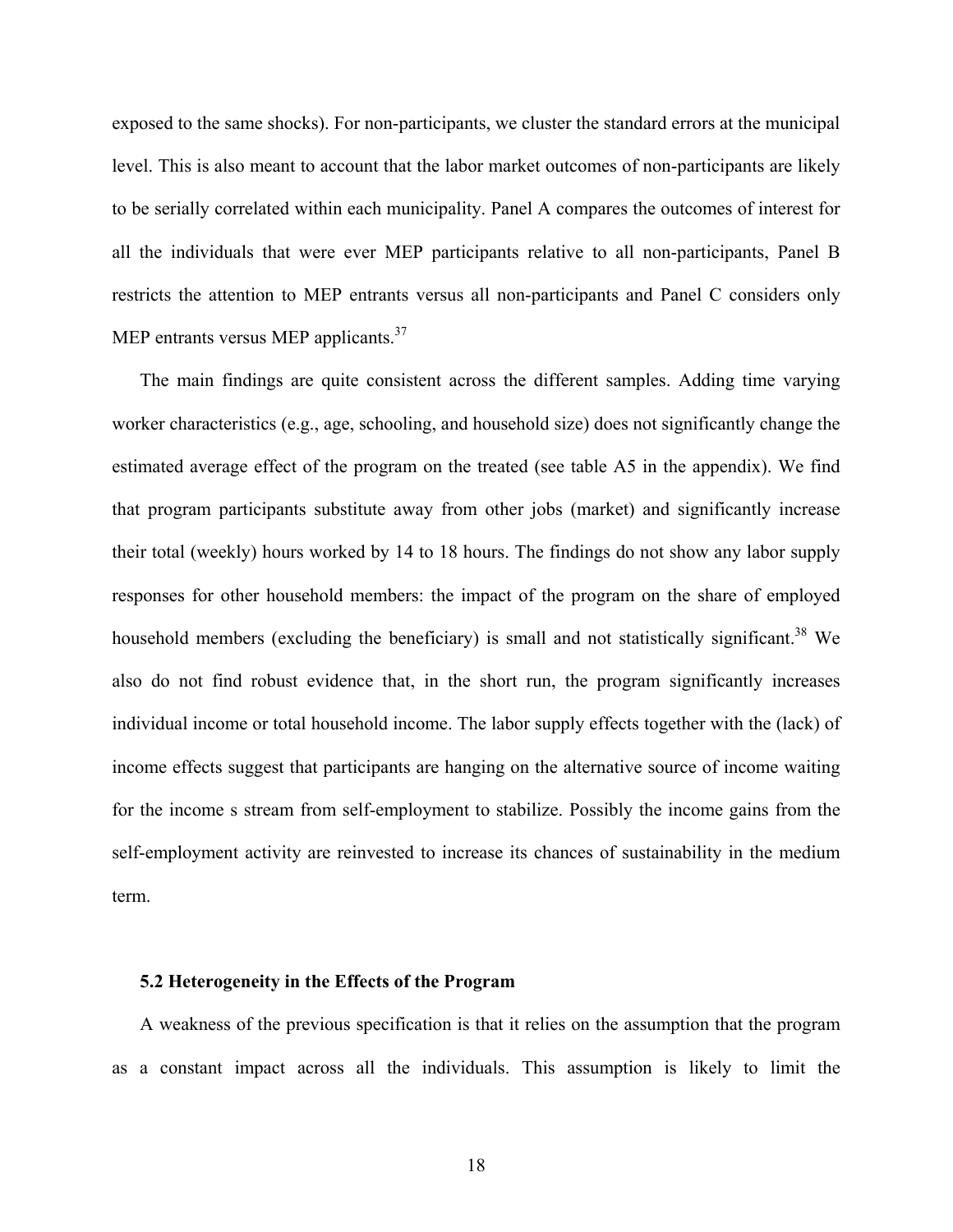generalizability of the main findings for different reasons (external validity). As discussed in the introduction one might expect that this type of programs produces larger effects for those individuals with a previous labor market experience in the field.

In this section we allow the effect of the program on the treated to vary according to socioeconomic characteristics of the beneficiaries (e.g., gender, education, age and previous experience in the main project activity) as well as of the self-employment activity (e.g., sector of activity).39 This type of analysis will also allow us to identify (statistically) which variable plays the biggest role in determining the effect of the program.

Table 7 reports the difference-in-difference estimates for the effect of the program and for its interaction with initial characteristics. We use the sample of MEP entrants and all MEP nonparticipants and look at the probability of having an outside job and on total individual income.<sup>40</sup> We also report the p-value for the test that the effect of the program does not depend on the initial conditions. The findings show a significant heterogeneneity in the returns of the project. Females are less likely to substitute away from other sources of employment, and are, therefore, more likely to combine the self-employment activity with other jobs. Beneficiaries engaged in textile activities have significantly lower income gains relative to those engaged in services or industrial activities.

Moreover, even though income gains are not significant for the average program participant they are concentrated in specific groups, possibly initially better positioned to take advantage of the program. In particular, individual income gains are larger (and significant) for those with more education, those beneficiaries 30-40 years old and those for whom MEP activities were related to an ongoing activity (thought not statistically significant).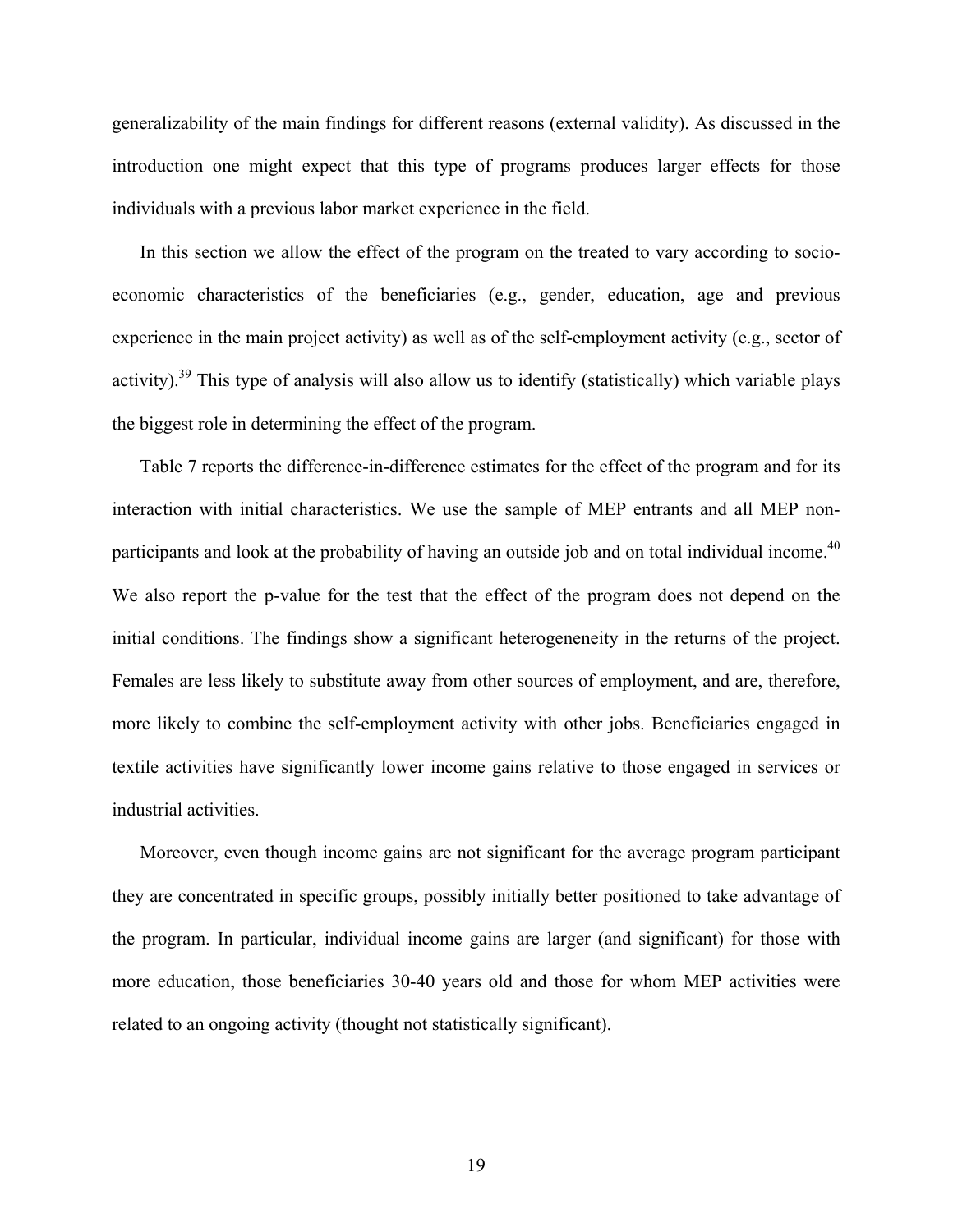The main policy question driving the evaluation is to estimate the impact of the program on the participants' labor supply and income. An equally important question relates to the sustainability of these projects and jobs over time. The self employment program will only represents a viable strategy for *Jefes* beneficiaries insofar as the jobs created are profitable and sustainable over time. Unfortunately, to minimize survey costs, the questionnaire did not collect any information on the total costs and revenues at the project level. A complementary dataset was collected for monitoring purposes on the same productive projects included in the survey sample (Kremenchutzky and Massad, 2006). This data contains monthly data on costs and sales information and can be used to compute profits and provide descriptive statistics to link the survey results on labor supply and income gains on the one hand, and profitability on the other.<sup>41</sup> Using this information we divide the sample of participants in those project with negative or low profitability, and those projects have a high profitability. Table A4 in the appendix reports the mean of some beneficiaries and project characteristics across these types of projects. Labor and income gains seem to be mapping into the descriptive statistics on profitability: beneficiaries in projects classified with high returns are also less likely to have an outside job and to work more hours (average of 32 hours) and receive higher labor incomes. Projects with higher returns tend to be female, younger beneficiaries (around 38 years old), and a slightly education level and a smaller household size.

# **6. Conclusions**

Several governments in developing countries are concerned with phasing out large safety nets programs. One possible exit strategy for these programs is to promote self-employment activities among beneficiaries. This paper evaluates the short run effects of one of these

20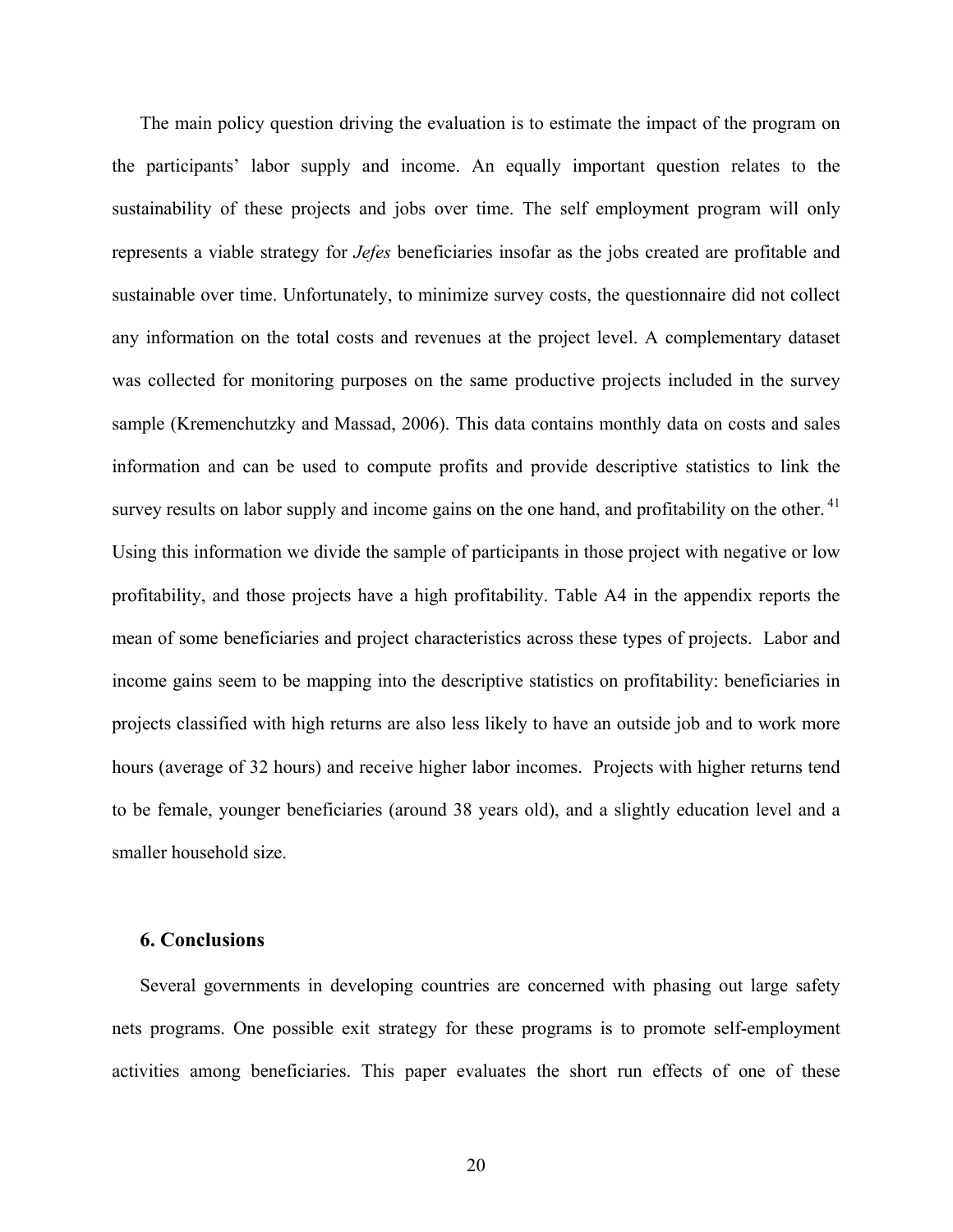strategies for Argentina. The program provides grants and technical assistance to workfare participants that are interested in starting their own business.

Despite the nationwide dissemination campaign implemented by the government, the program had a relatively small take-up rate among participants. Moreover, a selected sample of workfare beneficiaries was attracted to this type of program (predominantly female household heads and more educated individuals). Our empirical findings on the effectiveness of this policy instrument are clear cut. First, jumpstarting self-employment through start-up capital and business is not necessarily attractive option for all workfare beneficiaries. Second, we find that the program increases the supply of total working hours, but fails to have significant effect on earned income (individual or household level), at least in the short run. Third, the intervention had a positive income and labor supply impact only among the younger and more educated beneficiaries. Even though our sample does not allow us make any inferences about the long run effects of the program, there is suggestive evidence that this group of beneficiaries is associated with the most profitable projects. This could imply that this exit strategy is most effective as a sustainable source of income in the long run to the younger and more educated beneficiaries.

In sum, our findings coupled with self-reporting information on the beneficiaries are informative for project design but also raise important questions. On the one hand, the bundle of access to inputs and machinery together with high quality tutoring was well received among beneficiaries, suggesting that this combination could be a promising venue for this type of programs. On the other hand, several dimensions remain unexplored for which it would be useful to have further program evaluations. These include identifying the balance between grants and credit, the provision of inputs in-kind versus cash, and the length and content of the business education and tutoring for program beneficiaries.

21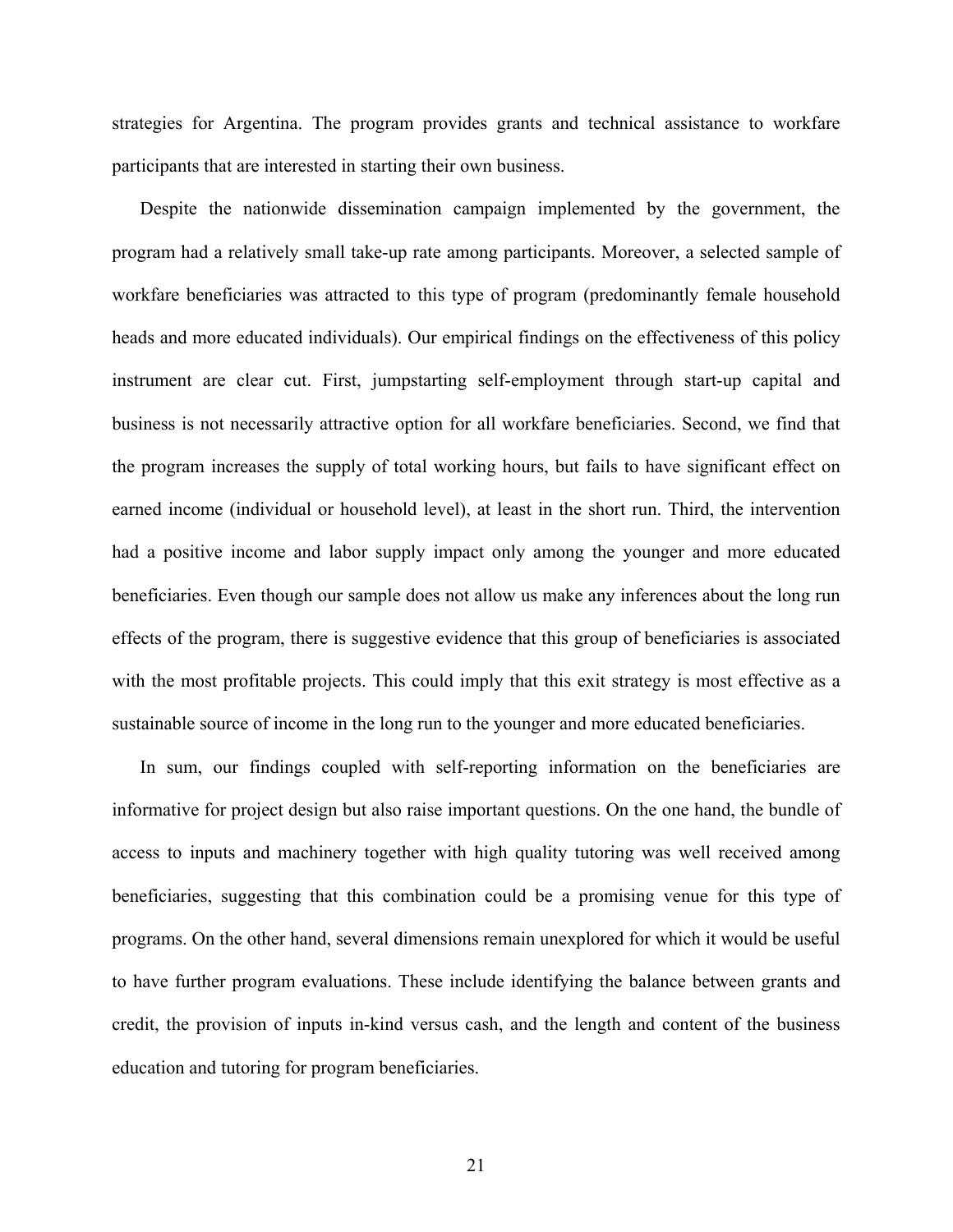# **References**

- Aghion, Philippe and Patrick Bolton (1997), "A Theory of Trickle-Down Growth and Development", *Review of Economic Studies*, vol. 64(2), pp.151-72.
- Angrist, Joshua D. (1998), "Estimating the Labor Market Impact of Voluntary Military Service using Social Security Data on Military Applicants", *Econometrica*, 66(2), 249-288.
- Ashenfelter, Orley (1978), "Estimating the Effect of Training Programs on Earnings", *Review of Economics and Statistics*, Vol. 60 (1), pp. 47-57.
- Banerjee Abhijit and Esther Duflo (2007) "The Economic Lives of the Poor", *Journal of Economic Perspectives*, 21 (1), pp. 141-167.
- Banerjee, Abhijit V. and Andrew F. Newman, (1993) "Occupational Choice and the Process of Development", *Journal of Political Economy* 101, pp. 274-298.
- Besley, T. and Stephen Coate (1992) "Workfare versus Welfare: Incentive Arguments for Work Requirements in Poverty Alleviation Programs", *American Economic Review* 82, pp. 249-261.
- Betcherman, Gordon, Amit Dar and Karina Olivas (2004) "Impacts of Active Labor Market Programs: New Evidence from Evaluations with Particular Attention to Developing and Transition Countries", World Bank Social Protection Discussion Paper Series 0402.
- Blank, Rebecca (2002) "Evaluating Welfare Reform in the United States", *Journal of Economic Literature*, XL(December), 1105-1166.
- Blundell, R., Costa Dias, Monica (2000). "Evaluation Methods for Non-Experimental Data", *Fiscal Studies* 21 (4): 427-468.
- Calderón-Madrid, Angel (2006) "Revisiting the Employability Effect of Training Programs for the Unemployed in Developing Countries", Research Network Working Paper #R-522, Inter-American Development Bank.
- Etchegaray, Ana (2005) "Revision de una Muestra de Proyectos. Componente de Insumos y Materiales (Tipologia 6). Programa Jefes y Jefas de Hogar Desocupados", Buenos Aires, processed.
- Fitzgerald, John, Gottschalk, Peter, and Robert Moffit. 1998. "An Analysis of Sample Attrition in Panel Data: The Michigan Panel Study of Income Dynamics." *Journal of Human Resources* 33(2):251-299.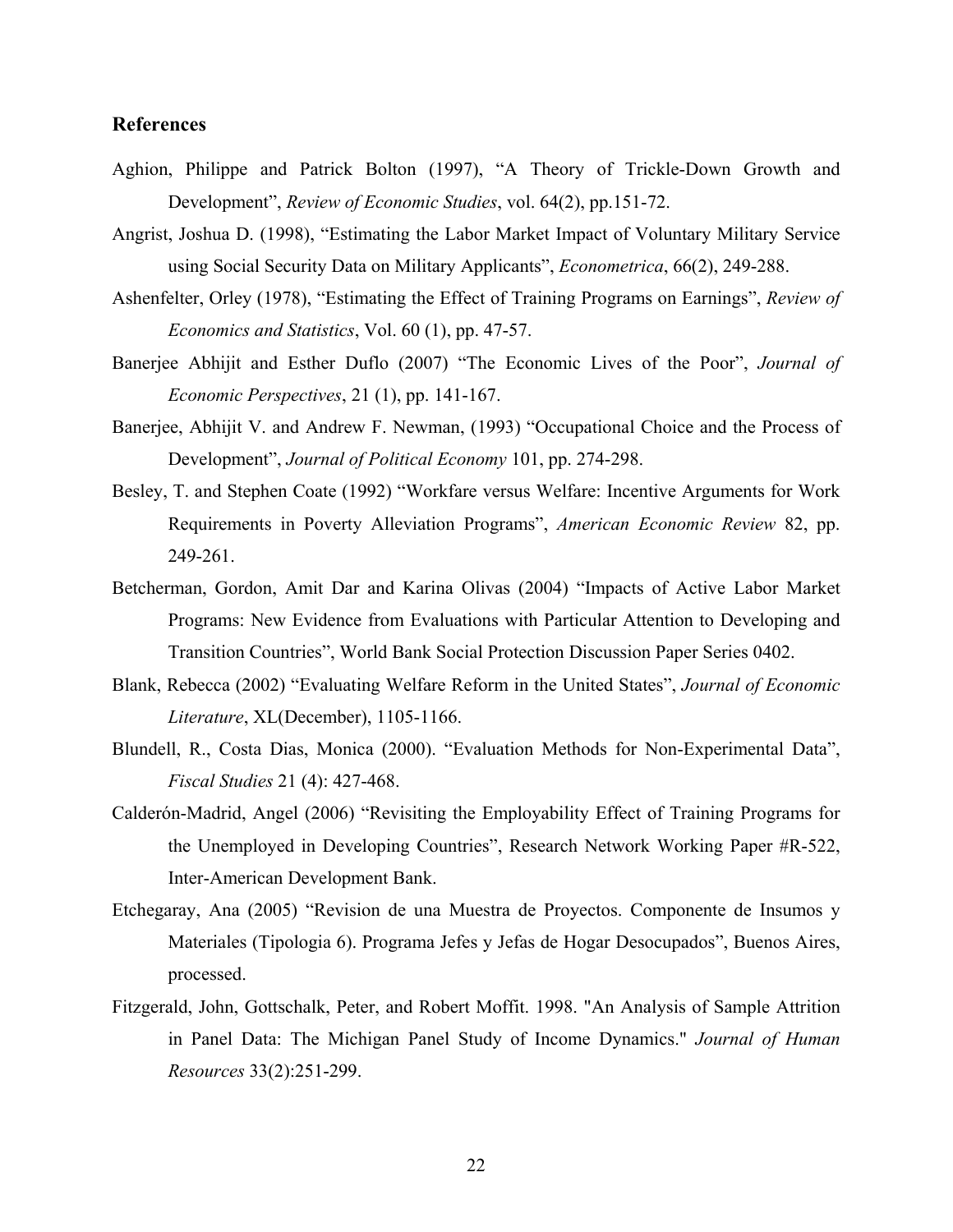- Galasso, Emanuela (2004) "An update on the impact of the program *Jefes y Jefas*", Policy Note, Social Protection Unit, LAC , The World Bank, processed.
- Galasso, Emanuela and Martin Ravallion (2004) "Social Protection in a Crisis: Argentina's Plan Jefes y Jefas", *World Bank Economic Review*, 18(3): 367-399.
- Galasso, Emanuela, Martin Ravallion and Augustin Salvia (2004) "Assisting the Transition from Workfare to Work: Argentina's Proempleo Program", *Industrial and Labor Relations Review*, 57(5): 128-142.
- Galasso, Emanuela, Martin Ravallion, Teodoro Lazo and Ernesto Philipp (2005). "What Can Ex-Participants Reveal about a Program's Impact?" *Journal of Human Resources*, 40(5), pp. 208-230.
- Galiani, Sebastian and Federico Weinschelbaum (2006) "Modeling Informality Formally: Households and Firms", Documento de Trabajo no. 27, CEDLAS, Universidad Nacional de la Plata, Argentina.
- Gasparini, Leonardo, Francisco Haimovich and Sergio Olivieri (2007) "Labor Informality Effects of a Poverty-Alleviation Program", Documento de Trabajo no. 53, CEDLAS, Universidad Nacional de la Plata, Argentina,
- Gertler Paul, Sebastian Martinez and Marta Rubio-Codina (2006) "Investing Cash Transfers to Raise Long Term Standards", The World Bank, processed.
- Heckman, J., R. Lalonde and J. Smith (1999), "The Economics and Econometrics of Active Labor Market Programs", *Handbook of Labor Economics,* Volume 3, Ashenfelter, A. and D. Card, eds., Amsterdam: Elsevier Science.
- Kremenchutzky, Silvia and Clelia Massad (2006) "Programa Jefes y Jefas de Hogar Desocupados. Componente de Insumos y Herramientas – Tipologia 6 . Estudio de Ingresos de una Muestra de Projectos", Buenos Aires, processed.
- Lloyd-Ellis H. and D. Bernhardt (2000). "Enterprise, Inequality and Economic Development", *Review of Economic Studies*, Volume 67 (1), pp. 147-168.
- Maloney, William (2004) "Informality Revisited", *World Development*, 32(7): 1159-1178.
- Meyer, Bruce D. (1995) "Natural and quasi-experiments in economics", *Journal of Business and Economic Statistics* 13, 151-162.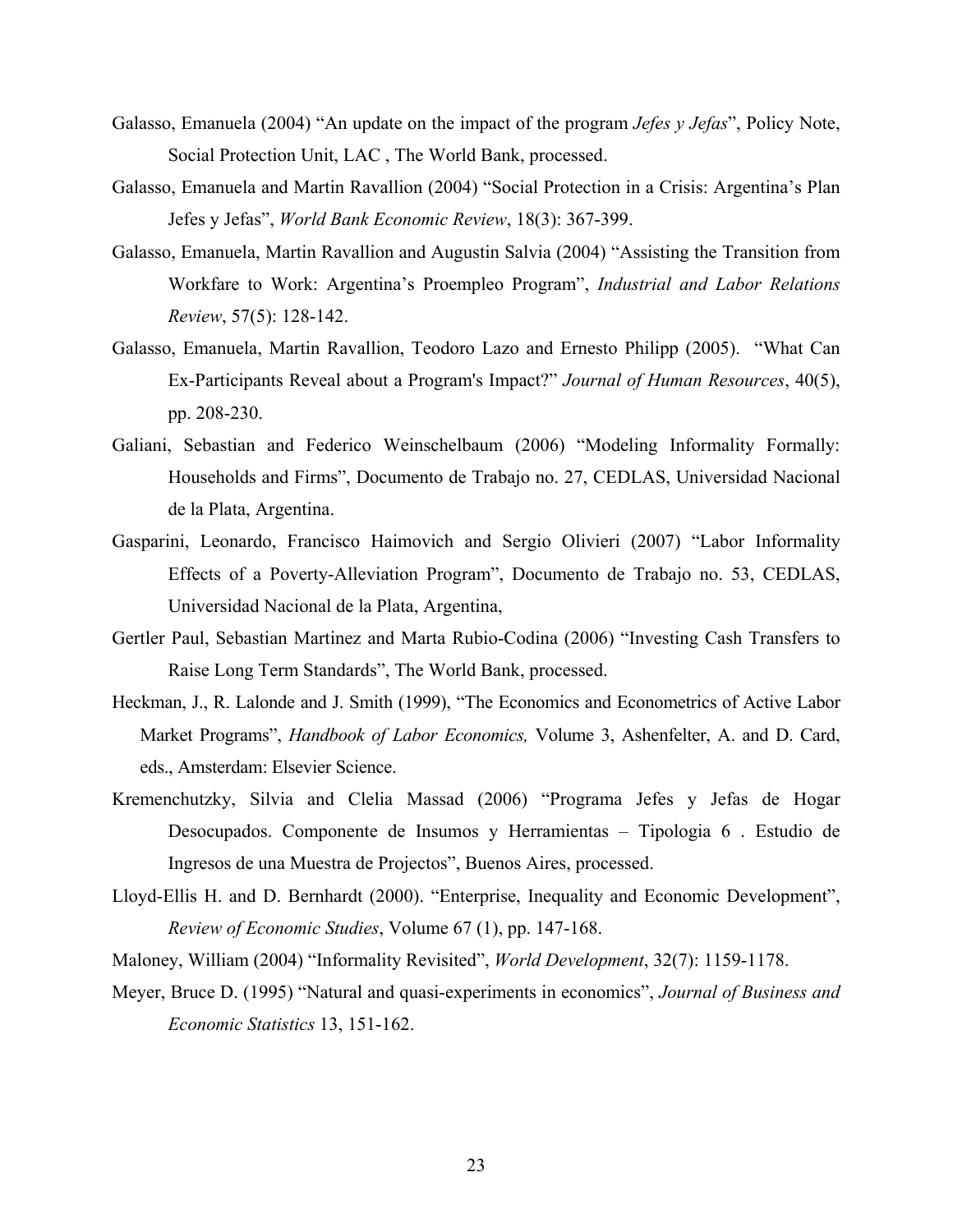- McKenzie, David (2004) "Aggregate shocks and labor market responses: Evidence from Argentina's financial crisis", *Economic Development and Cultural Change*, 52(4): 719- 758.
- McKenzie, David and Christopher Woodruff (2006) Do entry costs provide an empirical basis for poverty traps? Evidence from Mexican microenterprises, *Economic Development and Cultural Change*, 55(1): 3-42.
- Medina, Carlos and Jairo Nunez (2006) "The impact of public and private job training in Colombia", Research Network Working Paper #R-484, Inter-American Development Bank.
- Navarro-Lozano, Salvador (2003) "Matching, Selection and the Propensity Score: Evidence from Training in Mexico", *El Economista Mexicano*, 3, 282-306.
- Ravallion, Martin (1999) "Appraising Workfare", *World Bank Research Observer*, 1999, 14(1): 31-48.
- SIEMPRO (2006) "Evaluación del Componente Materiales- Tipología 6. Informe final. Segunda Medición". Área de Evaluación. Buenos Aires..
- Mesnard, Alice and Martin Ravallion, (2006) "The Wealth Effect on New Business Startups in a Developing Economy", *Economica*, 73(3): 367-392.
- Subbarao, K. (1997) "Public Works as an Anti-Poverty Program: An Overview of Cross-Country Experience", *American Journal of Agricultural Economics*, 79(2): 678-683.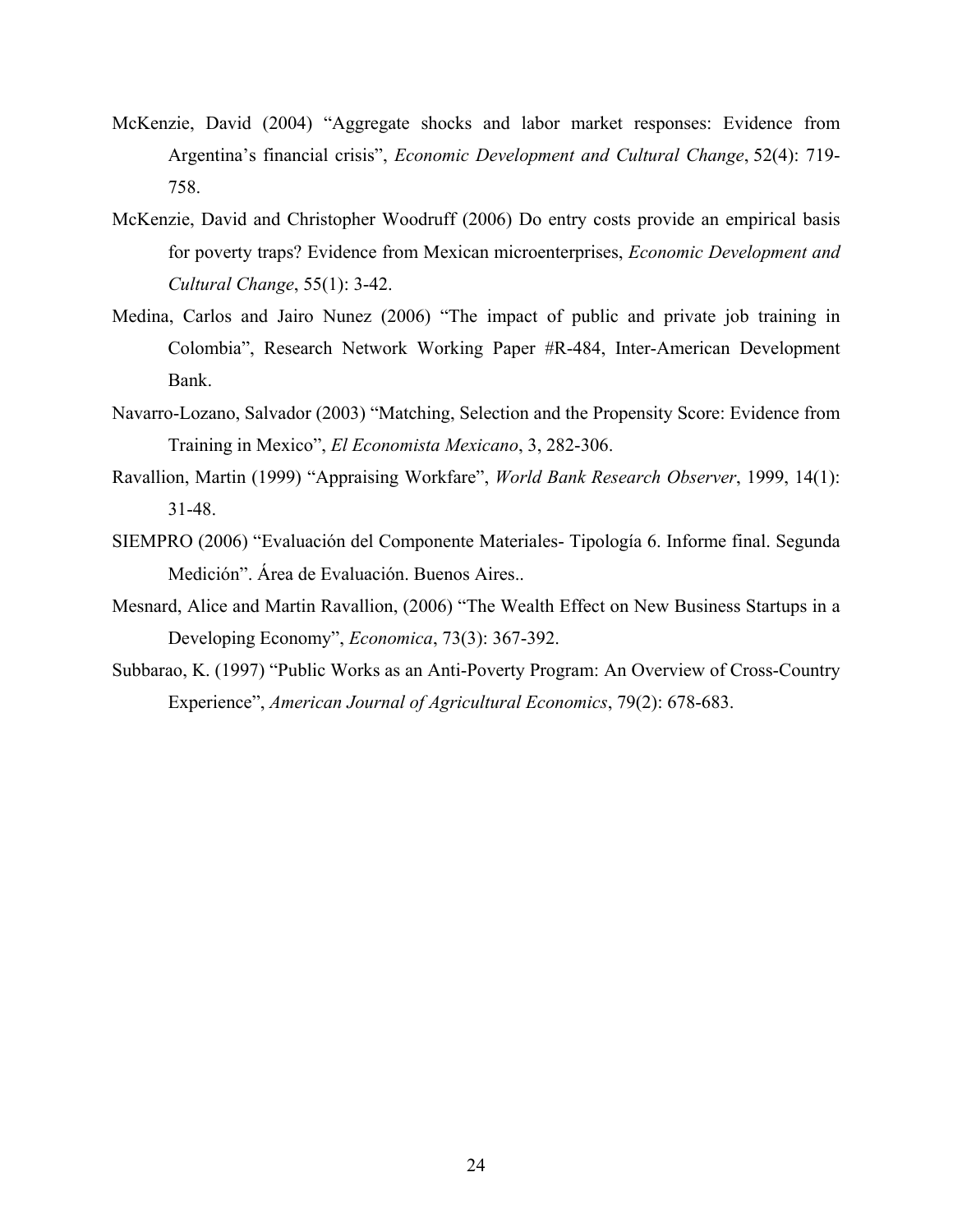|               |                      | <b>Nationally</b>    |          |                      | <b>Greater Buenos Aires Area</b><br>GBA |          |                      | <b>Municipalities</b><br>in the Sample |            |
|---------------|----------------------|----------------------|----------|----------------------|-----------------------------------------|----------|----------------------|----------------------------------------|------------|
| Month<br>year | $\left(1\right)$     | (2)                  | (2)/(1)  | (2)/(1)              | (2)                                     | (2)/(1)  |                      | (2)                                    | (2)/(1)    |
|               | <b>Jefes</b>         | <b>MEP</b>           | Share    | <b>Jefes</b>         | <b>MEP</b>                              | Share    | <b>Jefes</b>         | <b>MEP</b>                             | Share      |
|               | <b>Beneficiaries</b> | <b>Beneficiaries</b> | MEP      | <b>Beneficiaries</b> | Beneficiaries                           | MEP      | <b>Beneficiaries</b> | Beneficiaries                          | <b>MEP</b> |
| Nov. 2004     | 1,603,266            | 7.024                | $0.44\%$ | 491,651              | 1,329                                   | $0.27\%$ | 412.693              | 1,306                                  | $0.32\%$   |
| Dec. 2005     | .449.097             | 12,956               | $0.89\%$ | 437.946              | 2,633                                   | $0.60\%$ | 368,389              | 2,512                                  | 0.68%      |
| Dec. 2006     | 1,128,942            | 9,555                | 0.85%    | 332.204              | 1.667                                   | $0.50\%$ | 273,834              | 1,583                                  | 0.58%      |

**Table 1: Total number of participants, by year and geographic area** 

**Table 2: Descriptive statistics by MEP participants (2004 -2005)** 

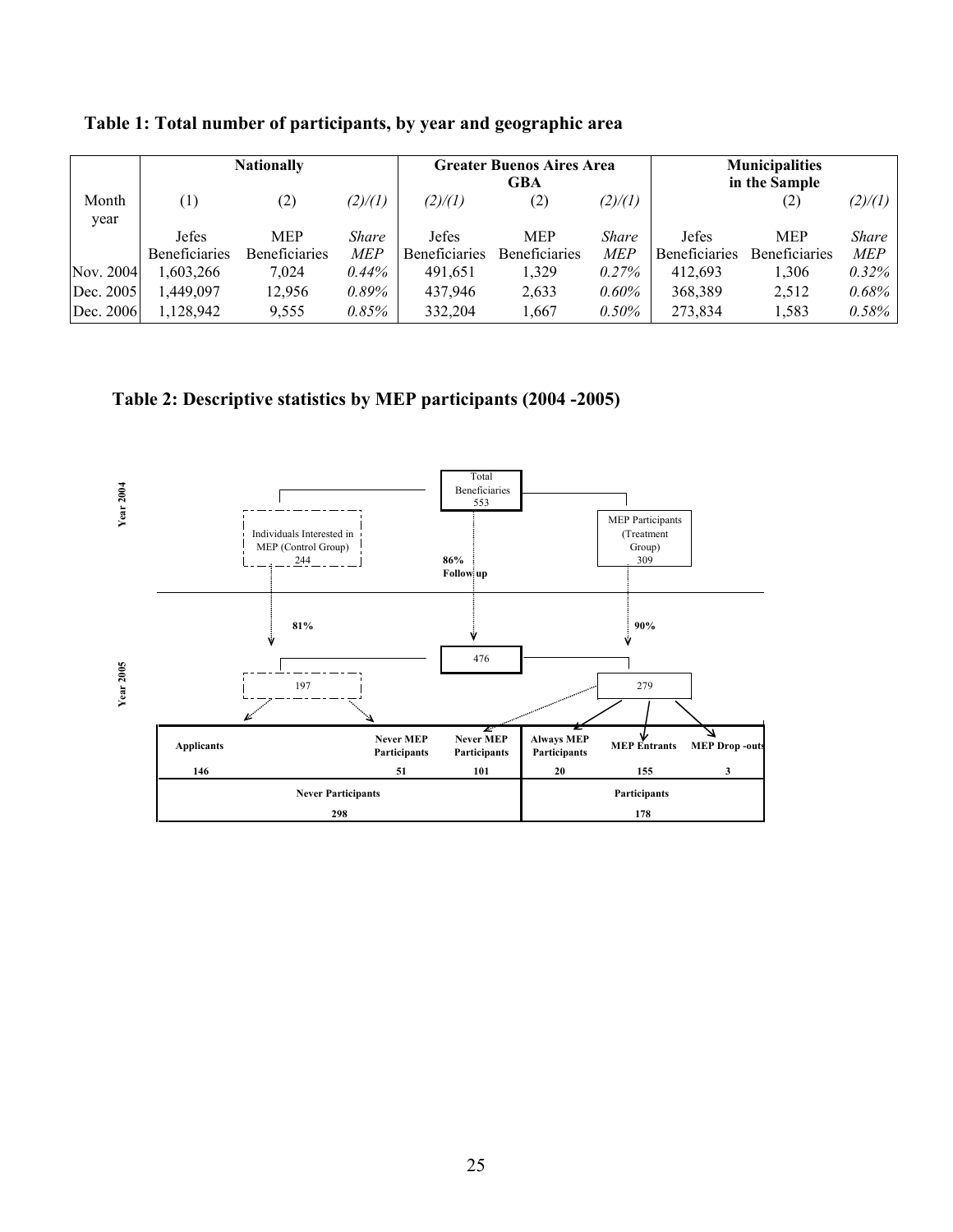|                                     |                     |         | Jefes participants in GBA <sup>(1)</sup> |                                                                                                                                                    |                                                                                                                                                                                                                                  | Jefes participants - MEP sample <sup>(2)</sup> |                                                                                        |                            |
|-------------------------------------|---------------------|---------|------------------------------------------|----------------------------------------------------------------------------------------------------------------------------------------------------|----------------------------------------------------------------------------------------------------------------------------------------------------------------------------------------------------------------------------------|------------------------------------------------|----------------------------------------------------------------------------------------|----------------------------|
|                                     | Fourth Quarter 2004 |         | Fourth Quarter 2005                      |                                                                                                                                                    | 2004                                                                                                                                                                                                                             |                                                | <b>2005</b>                                                                            |                            |
|                                     | Mean                | st.dev. | Mean                                     | st.dev.                                                                                                                                            | Mean                                                                                                                                                                                                                             | st.dev.                                        | Mean                                                                                   | st.dev.                    |
| Individual demographics:            |                     |         |                                          |                                                                                                                                                    |                                                                                                                                                                                                                                  |                                                |                                                                                        |                            |
| Male                                |                     |         |                                          |                                                                                                                                                    |                                                                                                                                                                                                                                  |                                                | $0.30$<br>40.3                                                                         |                            |
| Age                                 |                     |         |                                          |                                                                                                                                                    |                                                                                                                                                                                                                                  |                                                |                                                                                        | $0.46$<br>10.5             |
| Marital status - single             |                     |         |                                          |                                                                                                                                                    |                                                                                                                                                                                                                                  |                                                |                                                                                        |                            |
| Marital status - married            |                     |         |                                          |                                                                                                                                                    |                                                                                                                                                                                                                                  |                                                |                                                                                        |                            |
| Head                                |                     |         |                                          |                                                                                                                                                    |                                                                                                                                                                                                                                  |                                                |                                                                                        |                            |
| Spouse of head                      |                     |         |                                          |                                                                                                                                                    |                                                                                                                                                                                                                                  |                                                |                                                                                        |                            |
| Son/daughter of head                |                     |         |                                          |                                                                                                                                                    |                                                                                                                                                                                                                                  |                                                |                                                                                        |                            |
| Years of education                  |                     |         |                                          |                                                                                                                                                    |                                                                                                                                                                                                                                  |                                                |                                                                                        | $0.39$<br>$0.35$<br>$2.83$ |
| Employment status:                  |                     |         |                                          | $27.5$<br>$27.5$<br>$37.5$<br>$37.5$<br>$37.5$<br>$37.5$<br>$37.5$<br>$37.5$<br>$37.5$<br>$37.5$<br>$37.5$<br>$37.5$<br>$38.5$<br>$39.5$<br>$39.5$ |                                                                                                                                                                                                                                  | 45.5544886 452455555 8448646                   | $0.74$<br>0.18<br>0.07<br>8.21                                                         |                            |
| Doing counterpart work (min 20 hrs) |                     |         |                                          |                                                                                                                                                    |                                                                                                                                                                                                                                  |                                                |                                                                                        |                            |
| Employed                            |                     |         |                                          |                                                                                                                                                    |                                                                                                                                                                                                                                  |                                                |                                                                                        |                            |
| Unemployed                          |                     |         |                                          |                                                                                                                                                    |                                                                                                                                                                                                                                  |                                                |                                                                                        |                            |
| Inactive                            |                     |         |                                          |                                                                                                                                                    |                                                                                                                                                                                                                                  |                                                |                                                                                        |                            |
| Total hours worked                  |                     |         |                                          |                                                                                                                                                    |                                                                                                                                                                                                                                  |                                                |                                                                                        |                            |
| Total hours worked in main activity |                     |         |                                          |                                                                                                                                                    |                                                                                                                                                                                                                                  |                                                |                                                                                        |                            |
| Total hours worked=0                |                     |         |                                          |                                                                                                                                                    |                                                                                                                                                                                                                                  |                                                |                                                                                        |                            |
| Household characteristics:          |                     |         |                                          |                                                                                                                                                    |                                                                                                                                                                                                                                  |                                                |                                                                                        |                            |
| H'hold size                         |                     |         |                                          | 2.11<br>1.61<br>196<br>196                                                                                                                         |                                                                                                                                                                                                                                  |                                                |                                                                                        |                            |
| No. children<18                     |                     |         |                                          |                                                                                                                                                    |                                                                                                                                                                                                                                  |                                                |                                                                                        |                            |
| Total h'hold income                 |                     |         |                                          |                                                                                                                                                    |                                                                                                                                                                                                                                  |                                                |                                                                                        |                            |
| H'hold p.c. income                  |                     |         |                                          |                                                                                                                                                    |                                                                                                                                                                                                                                  |                                                |                                                                                        |                            |
| Individual total income             | 5234426             |         |                                          |                                                                                                                                                    | sa di condita di condita di condita di condita di condita di condita di condita di condita di condita di condi<br>Salah di condita di condita di condita di condita di condita di condita di condita di condita di condita di co |                                                | $-388$<br>$0.45$<br>$0.65$<br>$0.77$<br>$0.73$<br>$0.45$<br>$0.45$<br>$0.88$<br>$0.28$ |                            |
|                                     |                     |         |                                          |                                                                                                                                                    |                                                                                                                                                                                                                                  |                                                |                                                                                        |                            |
| No. observations in the sample      | 226                 |         | 229                                      |                                                                                                                                                    | 476                                                                                                                                                                                                                              |                                                | 476                                                                                    |                            |

Table 3: Descriptive statistics: comparison with Jefes participants in the Greater Buenos Aires area **Table 3: Descriptive statistics: comparison with** *Jefes* **participants in the Greater Buenos Aires area** 

Notes: <sup>(i)</sup> own calculations from the Encuesta Permanente de Hogares Continua (EPHC). <sup>(2)</sup> Own calculations, MEP sample of both participants and non-participants in MEP. \* Hours worked in main activity in the MEP sample Notes: (1) own calculations from the Encuesta Permanente de Hogares Continua (EPHC). <sup>(2)</sup> Own calculations, MEP sample of both participants and non-participants in MEP. \* Hours worked in main activity in the MEP sample refer to hours worked in MEP and are not strictly comparable to the EPHC.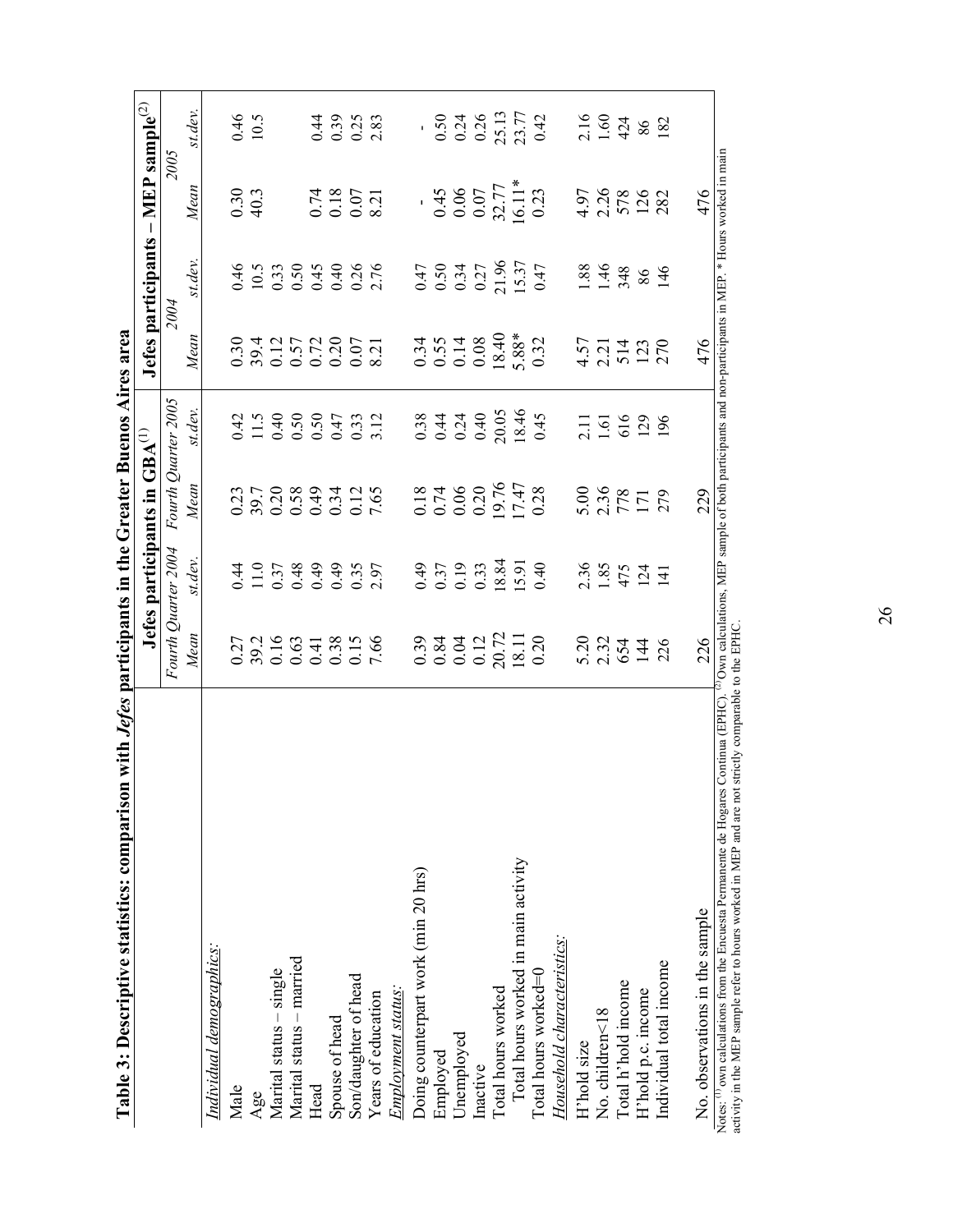| THE ALL AND DESCRIPTION SERVISOR                                          |      |                    |                                           |               |      |          |               |                               |
|---------------------------------------------------------------------------|------|--------------------|-------------------------------------------|---------------|------|----------|---------------|-------------------------------|
|                                                                           |      | Never-Participants |                                           |               |      | Entrants | Participants  |                               |
|                                                                           |      | ₹                  |                                           |               |      |          | in both years |                               |
|                                                                           | Mean | St.Dev             | $\frac{\text{Applications}}{\text{Mean}}$ | St.Dev        | Mean | St.Dev   | Mean          | $\mathit{\underline{St.Dev}}$ |
| Demographics:                                                             |      |                    |                                           |               |      |          |               |                               |
| Age                                                                       |      |                    |                                           |               |      |          |               |                               |
| Female                                                                    |      |                    |                                           |               |      |          |               |                               |
| Years of education                                                        |      |                    |                                           |               |      |          |               |                               |
| Head                                                                      |      |                    |                                           |               |      |          |               |                               |
| Spouse of head                                                            |      |                    |                                           |               |      |          |               |                               |
| Son/daughter of head                                                      |      |                    |                                           |               |      |          |               |                               |
| H'hold size                                                               |      |                    |                                           |               |      |          |               |                               |
| No. children<18                                                           |      |                    |                                           |               |      |          |               |                               |
| Marital status - single                                                   |      |                    |                                           |               |      |          |               |                               |
| Marital status - married                                                  |      |                    |                                           |               |      |          |               |                               |
| Marital status - divorced/widowed                                         |      |                    |                                           |               |      |          |               |                               |
| ত<br>Doing counterpart work (min 20 hı                                    |      |                    |                                           |               |      |          |               |                               |
| Labor supply (and labor force history)                                    |      |                    |                                           |               |      |          |               |                               |
| Inactive                                                                  |      |                    |                                           |               |      |          |               |                               |
| Unemployed                                                                |      |                    |                                           |               |      |          |               |                               |
| Employed                                                                  |      |                    |                                           |               |      |          |               |                               |
| Total hours worked=0                                                      |      |                    |                                           |               |      |          |               |                               |
| Total hours worked                                                        |      |                    |                                           |               |      |          |               |                               |
| Share hh'ld members in labor market<br>employment major duration =current |      |                    |                                           |               |      |          |               |                               |
|                                                                           |      |                    |                                           |               |      |          |               |                               |
| tenure employment major duration                                          |      |                    |                                           |               |      |          |               |                               |
| employment major duration=self en                                         |      |                    |                                           |               |      |          |               |                               |
| No. observations in the sample                                            |      | 298                |                                           | $\frac{9}{4}$ |      | 55       |               | $\Omega$                      |

Table 4: Descriptive statistics at baseline 2004, by participation status **Table 4: Descriptive statistics at baseline 2004, by participation status** 

 $\frac{2000}{\pi}$  and MEP, excluding those initial participants (3) who dropped out at follow up. Note: Sample MEP, excluding those initial participants (3) who dropped out at follow up.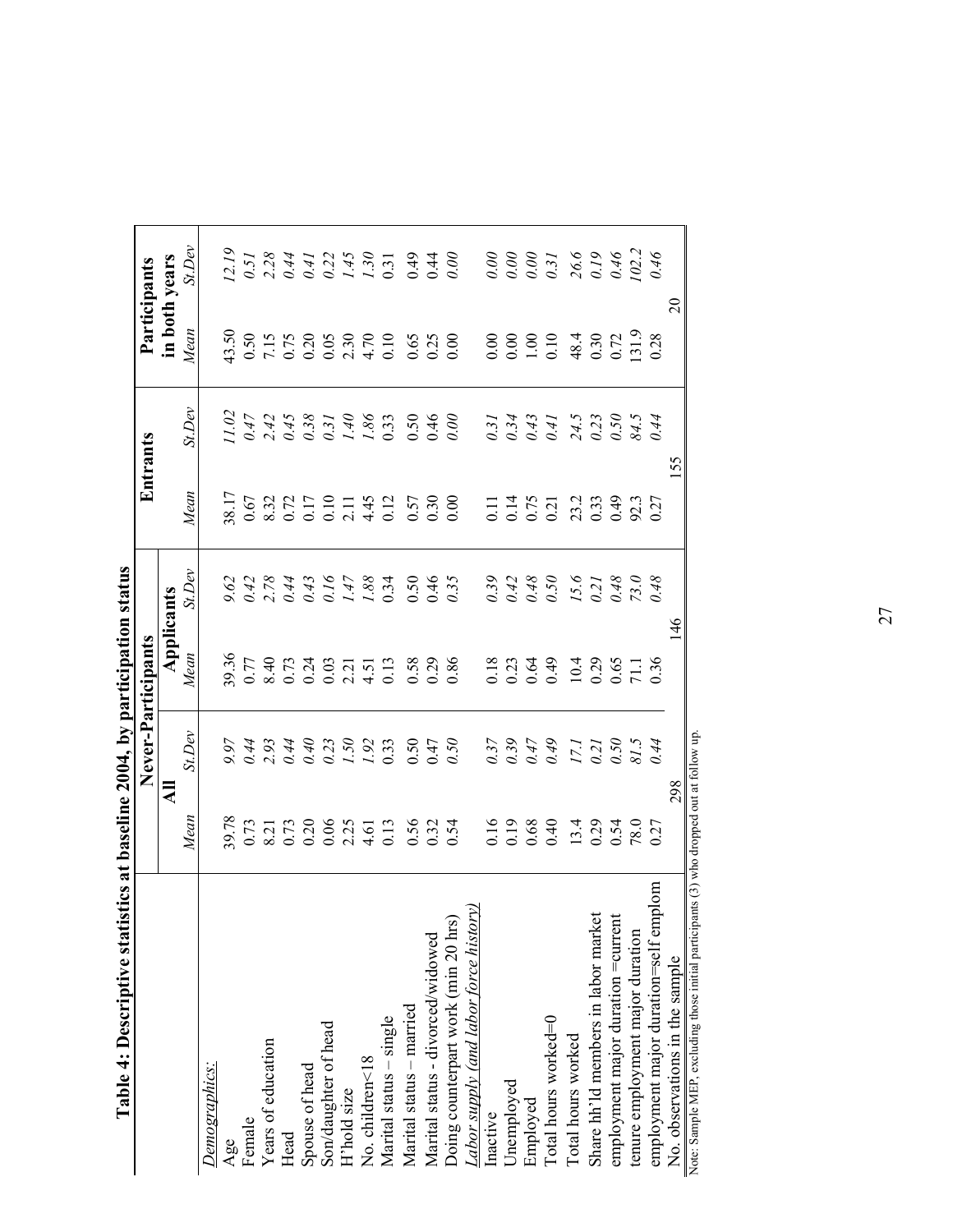|                                          |       |             | <b>Participants</b> |         |       | <b>Never-Participants</b> |       |         |
|------------------------------------------|-------|-------------|---------------------|---------|-------|---------------------------|-------|---------|
|                                          |       | 2004        |                     | 2005    |       | 2004                      |       | 2005    |
|                                          | mean  | std dev     | mean                | std dev | mean  | std dev                   | mean  | std dev |
| Any employment (excl. MEP)               | 0.55  | 0.49        | 0.37                | 0.48    | 0.55  | 0.49                      | 0.49  | 0.50    |
| Total hours worked                       | 26.7  | 26.3        | 45.3                | 22.7    | 13.4  | 17.1                      | 21.9  | 21.9    |
| Share other hh'ld members                | 0.32  | 0.22        | 0.28                | 0.21    | 0.29  | 0.21                      | 0.29  | 0.21    |
| employed (excl MEP)                      |       |             |                     |         |       |                           |       |         |
| Share other hh'ld members                | 0.44  | 0.18        | 0.44                | 0.19    | 0.32  | 0.20                      | 0.34  | 0.21    |
| employed (all activities)                |       |             |                     |         |       |                           |       |         |
| Individual total income                  | 301.8 | 159.9       | 340.8               | 186.0   | 251.6 | 134.6                     | 247.4 | 171.0   |
| Indiv. total income (excl <i>Jefes</i> ) | 154.3 | 159.3       | 213.4               | 194.5   | 149.4 | 139.7                     | 126.9 | 184.3   |
| Total hh'ld income p.c.                  | 142.4 | <i>99.0</i> | 153.7               | 92.5    | 111.5 | 74.2                      | 109.1 | 77.4    |
| No. obs.                                 |       | 178         | 175                 |         |       | 298                       |       | 301?    |

**Table 5: Trends in outcomes, by participation status**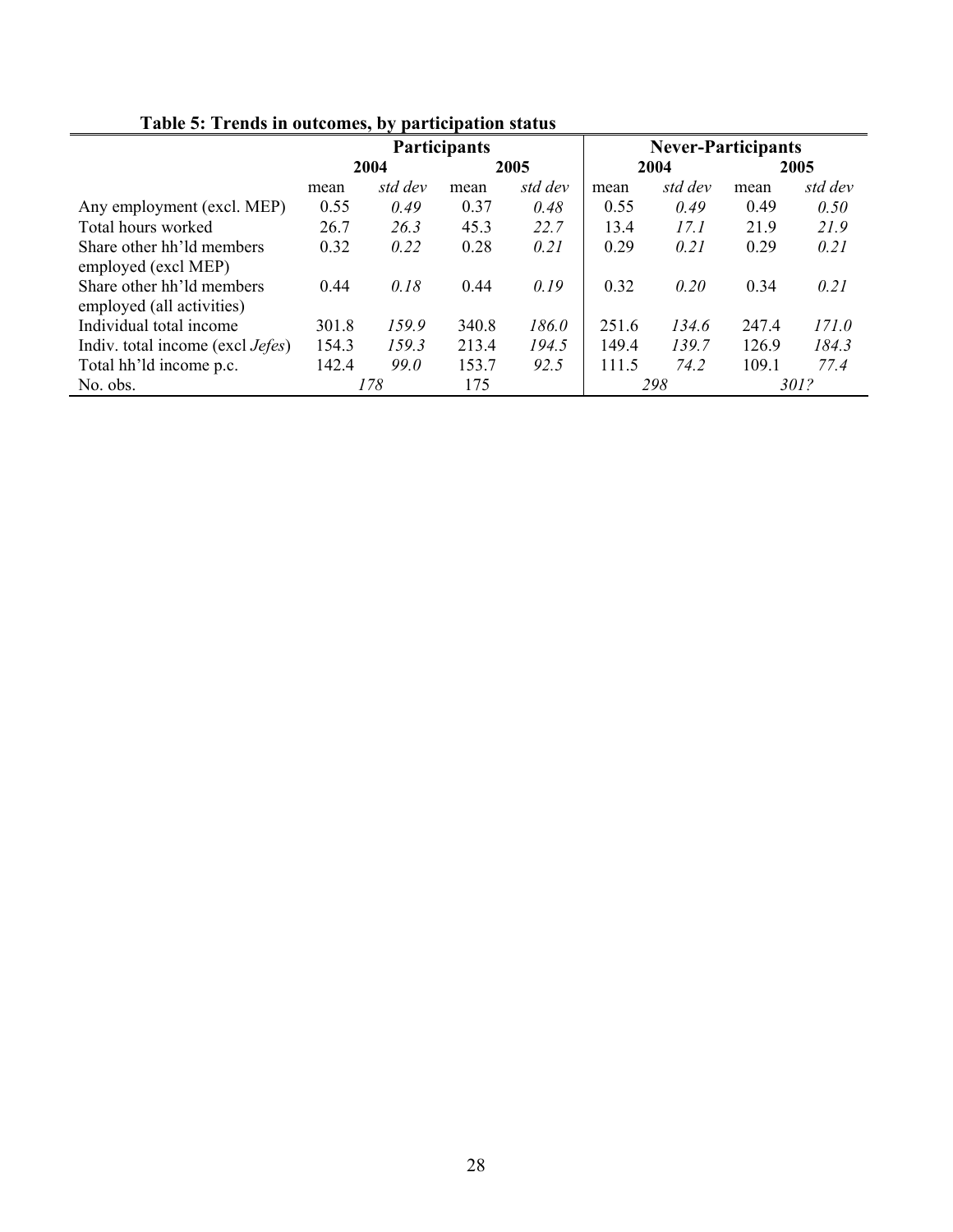| <b>TADIE O: DINGLADE FRAME IN EXPLAINANCE CONTRACTS</b>                                                                                                                                                               |                                                                                                                                              |                                          |                                                                |                                                |                                                                      |
|-----------------------------------------------------------------------------------------------------------------------------------------------------------------------------------------------------------------------|----------------------------------------------------------------------------------------------------------------------------------------------|------------------------------------------|----------------------------------------------------------------|------------------------------------------------|----------------------------------------------------------------------|
|                                                                                                                                                                                                                       | Employment<br>Individual<br>(Market)                                                                                                         | Total Hours<br>Individual<br>Work        | Total Income<br>Individual                                     | Income per<br>HH Total<br>capita               | Employed<br>Members<br>Other HH                                      |
|                                                                                                                                                                                                                       | €                                                                                                                                            | $\widehat{c}$                            | $\widehat{c}$                                                  | $\bigoplus$                                    | $\widehat{c}$                                                        |
| on-Participants<br>Panel A: Ever MEP Participants and All N                                                                                                                                                           |                                                                                                                                              |                                          |                                                                |                                                |                                                                      |
| MEP participant                                                                                                                                                                                                       | $-0.171$                                                                                                                                     | $14.74$<br>[3.061]***<br>858<br>858      |                                                                |                                                |                                                                      |
|                                                                                                                                                                                                                       |                                                                                                                                              |                                          | $\begin{bmatrix} 14.04 \\ 20.426 \end{bmatrix}$<br>946<br>0.68 | 5.95<br>[9.452]<br>952<br>0.74                 | $\begin{bmatrix} 0.015 \\ 0.068 \end{bmatrix}$<br>952<br>952<br>0.78 |
| Observations                                                                                                                                                                                                          |                                                                                                                                              |                                          |                                                                |                                                |                                                                      |
| R-squared                                                                                                                                                                                                             | $\begin{bmatrix} 0.063 \\ 952 \\ 0.063 \end{bmatrix}$ ***<br>952                                                                             |                                          |                                                                |                                                |                                                                      |
| ticipants<br>Panel B: MEP Entrants versus All Non-Par                                                                                                                                                                 |                                                                                                                                              |                                          |                                                                |                                                |                                                                      |
| MEP participant                                                                                                                                                                                                       | $-0.159$<br>[0.066]**<br>906                                                                                                                 | $13.79$<br>[3.119]***<br>812             |                                                                |                                                |                                                                      |
|                                                                                                                                                                                                                       |                                                                                                                                              |                                          | $33.396$<br>[19.140]*<br>900                                   | $\begin{bmatrix} 10.30 \\ 9.896 \end{bmatrix}$ | $\frac{0.006}{[0.072]}$<br>906                                       |
| Observations                                                                                                                                                                                                          |                                                                                                                                              |                                          |                                                                |                                                |                                                                      |
| R-squared                                                                                                                                                                                                             | 0.62                                                                                                                                         | 0.74                                     | 0.69                                                           | 0.74                                           | 0.76                                                                 |
| Panel C: MEP Entrants versus Applicants                                                                                                                                                                               |                                                                                                                                              |                                          |                                                                |                                                |                                                                      |
| MEP participant                                                                                                                                                                                                       | $-0.144$                                                                                                                                     | $17.93$<br>$[3.44]***$<br>$558$<br>$558$ | 30.306                                                         | 8.64                                           | 0.053                                                                |
|                                                                                                                                                                                                                       | $[0.077]$ *                                                                                                                                  |                                          | [20.859]                                                       | [10.649]                                       | [0.096]                                                              |
| Observations                                                                                                                                                                                                          | 602                                                                                                                                          |                                          | 599                                                            | 602<br>0.78                                    | 602                                                                  |
| R-squared                                                                                                                                                                                                             | 0.60                                                                                                                                         |                                          | 0.73                                                           |                                                | 0.77                                                                 |
| $\frac{1}{2}$ learned $\frac{1}{2}$<br>2004, 2005)<br>Note: * denotes significance at the 10% level, ** at th<br>Source: Author's calculations based on MEP sample (<br>the second four feathers finding and at the : | ne 5% level and *** at the 1% level. Table reports the least squares estimates of equation (1) in the text. Standard errors are clustered at |                                          | .<br>- الم                                                     |                                                |                                                                      |

Table 6: Differences-in-Differences Estimates  **Table 6: Differences-in-Differences Estimates**

the project level for beneficiaries and at the municipio level for other individuals. Panel A considers the sample of individuals who have ever been MEP participants versus all nonparticipants, Panel B considers the sample of MEP entrants versus all non-participants and Panel C considers the sample of MEP entrants versus non-participants who have applied for a the project level for beneficiaries and at the municipio level for other individuals. Panel A considers the sample of individuals who have ever been MEP participants versus all non-<br>participants, Panel B considers the samp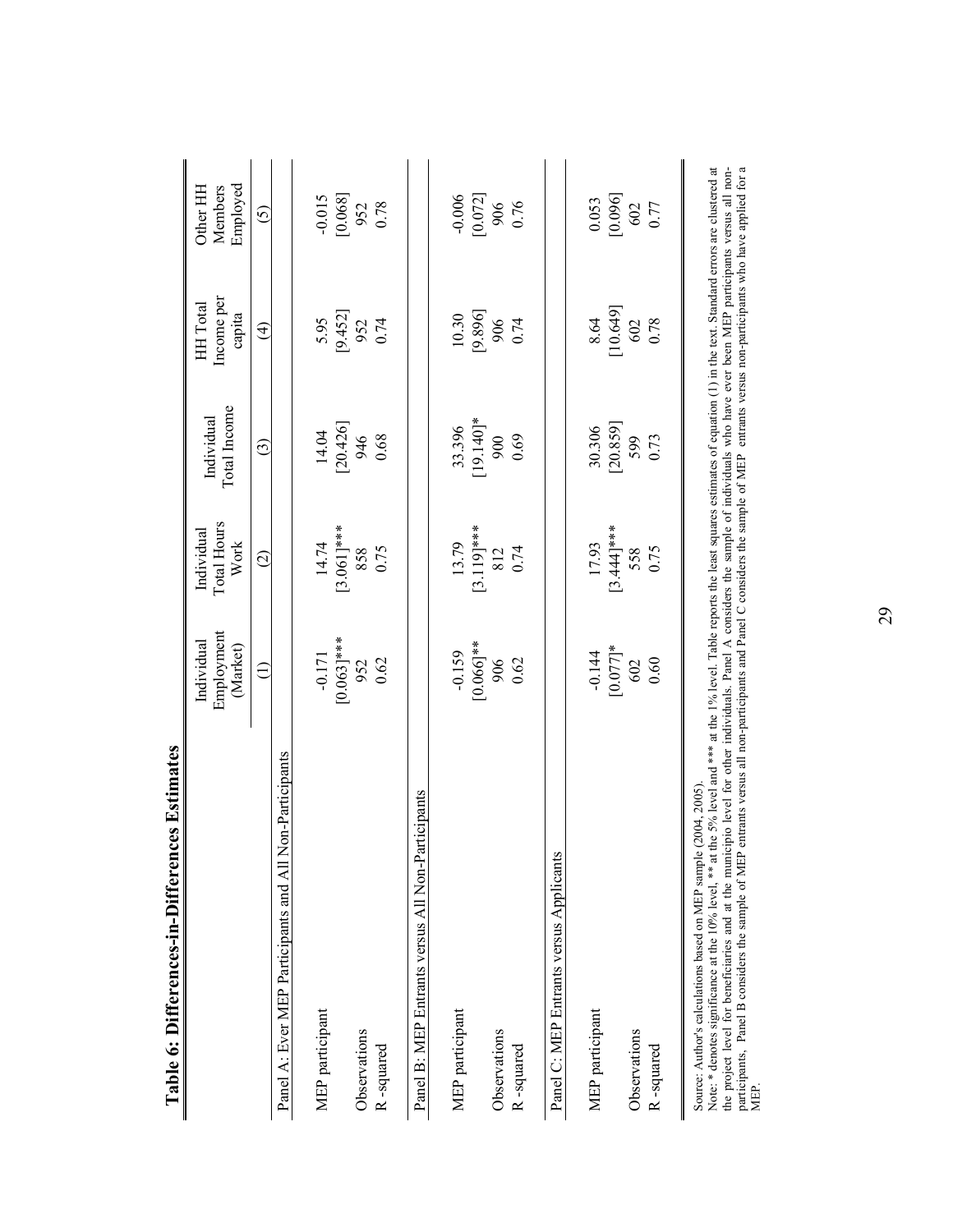|                              | Individual Employment<br>(Market) | Individual Total Income |
|------------------------------|-----------------------------------|-------------------------|
|                              | (1)                               | (3)                     |
| Panel A: Gender              |                                   |                         |
| MEP participant              | $-0.320$                          | 34.2                    |
|                              | $[0.093]$ ***                     | $[33.1]$                |
| Mep * Female                 | 0.250                             | $-6.1$                  |
|                              | $[0.11]$ **                       | [34.0]                  |
| Observations                 | 601                               | 598                     |
| P value:                     | 0.021                             | 0.85                    |
| Panel B: Education           |                                   |                         |
| MEP participant              | $-0.240$                          | 7.3                     |
|                              | $[0.08]$ ***                      | [24.1]                  |
| Mep * 7 years Education      | 0.015                             | 5.1                     |
|                              | $[0.009]*$                        | $[2.7]*$                |
| Observations                 | 905                               | 899                     |
| P value:                     | 0.090                             | 0.06                    |
| Panel C: Age                 |                                   |                         |
| MEP participant              | $-0.240$                          | 29.7                    |
|                              | $[0.09]**$                        | $[25.1]$                |
| Mep $*$ Age < 30             | 0.3                               | $-17.8$                 |
|                              | $[0.13]$ **                       | [43.3]                  |
| Mep * Age 30-40              | 0.07                              | 55.8                    |
|                              | [0.12]                            | $[30.9]*$               |
| Mep * Age 40-50              | $-0.06$                           | $-32$                   |
|                              | [0.13]                            | [37.9]                  |
| Observations                 | 905                               | 899                     |
| P value:                     | 0.060                             | 0.07                    |
| Panel D: Previous Experience |                                   |                         |
| MEP participant              | $-0.130$                          | 4.3                     |
|                              | $[0.07]*$                         | $[30.1]$                |
| Mep * Previous               |                                   |                         |
| Experience                   | $-0.039$                          | 46.4                    |
|                              | [0.1]                             | [35.7]                  |
| Observations                 | 905                               | 899                     |
| P value:                     | 0.700                             | 0.19                    |
| Panel E: Sector of Activity  |                                   |                         |
| MEP participant              | $-0.027$                          | 93.5                    |
|                              | $[0.10]$                          | $[34.3]$ ***            |
| Mep * Food                   | $-0.150$                          | $-126.1$                |
|                              | [0.18]                            | $[58.0]$ **             |
| Mep * Textiles               | 0.009                             | $-53.7$                 |
|                              | $[0.12]$                          | $[35.3]$                |
| Observations                 | 458                               | 457                     |
| P value:                     | 0.660                             | 0.076                   |

# **Table 7: Heterogeneity in Differences-in-Differences Estimates**

Source: Author's calculations based on MEP sample (2004, 2005).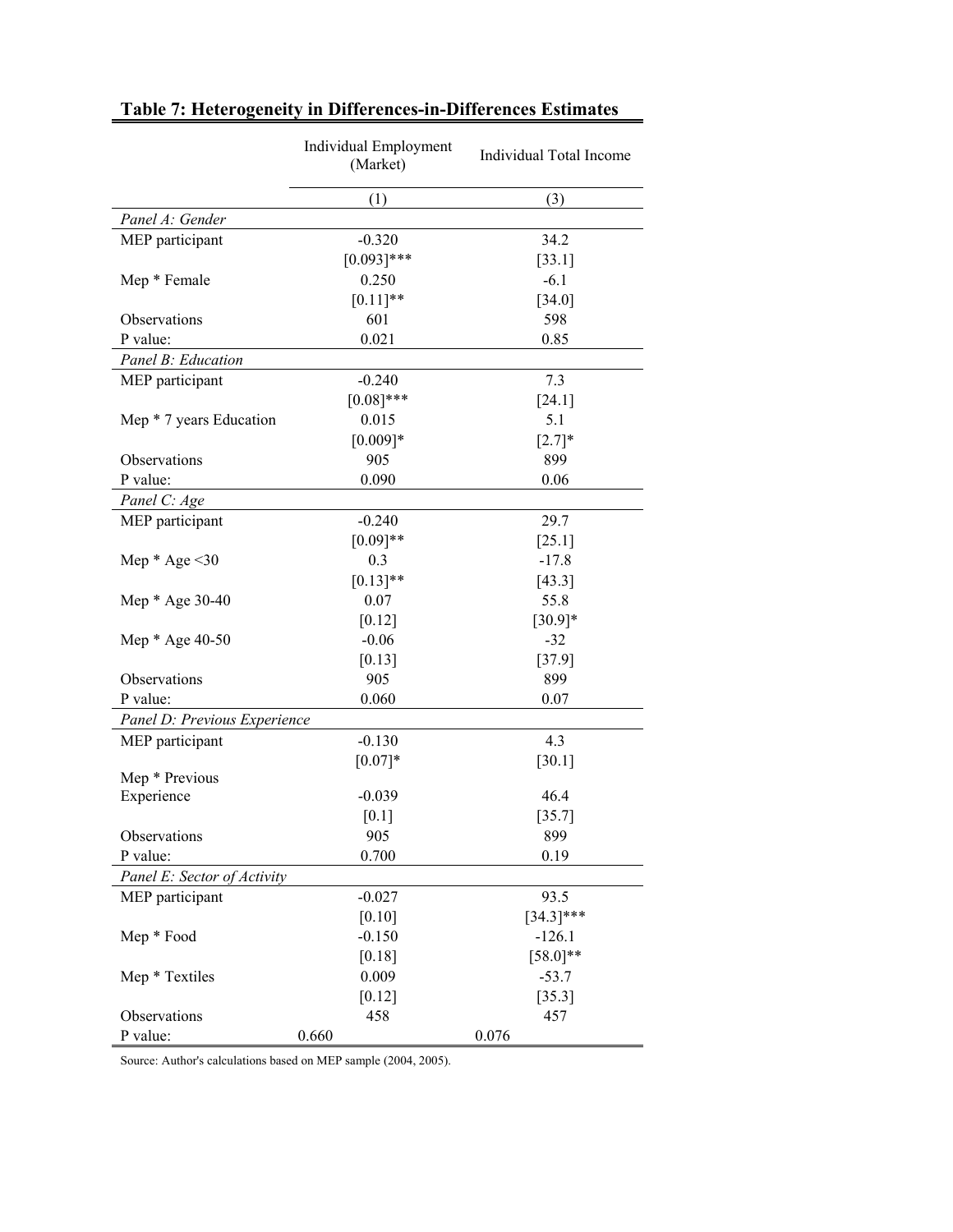# **Appendix**

# **Table A1: Sample Attrition**

|                                         | (1)      | (2)      | (3)      | (4)      | (5)      | (6)      |
|-----------------------------------------|----------|----------|----------|----------|----------|----------|
| Female                                  | $-0.144$ | $-0.169$ | $-0.160$ | $-0.182$ | $-0.145$ | $-0.167$ |
|                                         | (0.158)  | (0.160)  | (0.165)  | (0.165)  | (0.159)  | (0.160)  |
| Dummy Years Schooling <7                | 0.362    | 0.354    | 0.313    | 0.337    | 0.361    | 0.352    |
|                                         | (0.304)  | (0.304)  | (0.307)  | (0.305)  | (0.304)  | (0.305)  |
| Dummy Years of Schooling $= 7$          | 0.122    | 0.125    | 0.132    | 0.106    | 0.122    | 0.116    |
|                                         | (0.273)  | (0.273)  | (0.274)  | (0.273)  | (0.273)  | (0.274)  |
| Dummy Years of schooling $>8$ and $<11$ | 0.235    | 0.234    | 0.243    | 0.230    | 0.235    | 0.239    |
|                                         | (0.267)  | (0.267)  | (0.268)  | (0.266)  | (0.267)  | (0.268)  |
| Head of Household                       | $-0.055$ | $-0.032$ | $-0.055$ | $-0.045$ | $-0.057$ | $-0.029$ |
|                                         | (0.175)  | (0.176)  | (0.175)  | (0.176)  | (0.178)  | (0.177)  |
| Age $(<30)$                             | 0.164    | 0.155    | 0.154    | 0.174    | 0.165    | 0.176    |
|                                         | (0.218)  | (0.218)  | (0.219)  | (0.218)  | (0.218)  | (0.218)  |
| Age (30-40)                             | 0.067    | 0.087    | 0.059    | 0.073    | 0.067    | 0.074    |
|                                         | (0.214)  | (0.216)  | (0.215)  | (0.215)  | (0.215)  | (0.215)  |
| Age 40-50                               | 0.121    | 0.133    | 0.102    | 0.130    | 0.121    | 0.120    |
|                                         | (0.203)  | (0.204)  | (0.206)  | (0.203)  | (0.203)  | (0.203)  |
| Number Children                         | 0.065    | 0.063    | 0.064    | 0.068    | 0.064    | 0.104    |
|                                         | (0.084)  | (0.084)  | (0.084)  | (0.084)  | (0.086)  | (0.094)  |
| Household Size                          | $-0.070$ | $-0.073$ | $-0.068$ | $-0.072$ | $-0.071$ | $-0.114$ |
|                                         | (0.067)  | (0.067)  | (0.067)  | (0.067)  | (0.067)  | (0.082)  |
| Outcome of interest at baseline (2004): |          |          |          |          |          |          |
| Individual Employment (Market)          |          | $-0.153$ |          |          |          |          |
|                                         |          | (0.139)  |          |          |          |          |
| <b>Individual Total Hours Work</b>      |          |          | $-0.003$ |          |          |          |
|                                         |          |          | (0.003)  |          |          |          |
| <b>Individual Total Income</b>          |          |          |          | $-0.000$ |          |          |
|                                         |          |          |          | (0.000)  |          |          |
| HH Total Income per capita              |          |          |          |          | $-0.000$ |          |
|                                         |          |          |          |          | (0.001)  |          |
| Other HH Members Employed               |          |          |          |          |          | 0.098    |
|                                         |          |          |          |          |          | (0.103)  |
|                                         |          |          |          |          |          |          |
| Observations                            |          | 552      | 552      | 552      | 552      | 552      |

Note: Author's calculations based on MEP sample. The estimates are based on a probit regressions using Fitzgerald, Gottschalk and Moffitt (1998) method. Number in parentheses are t-statistics.: \* denotes significance at the 10% level, \*\* at the 5% level and \*\*\* at the 1% level.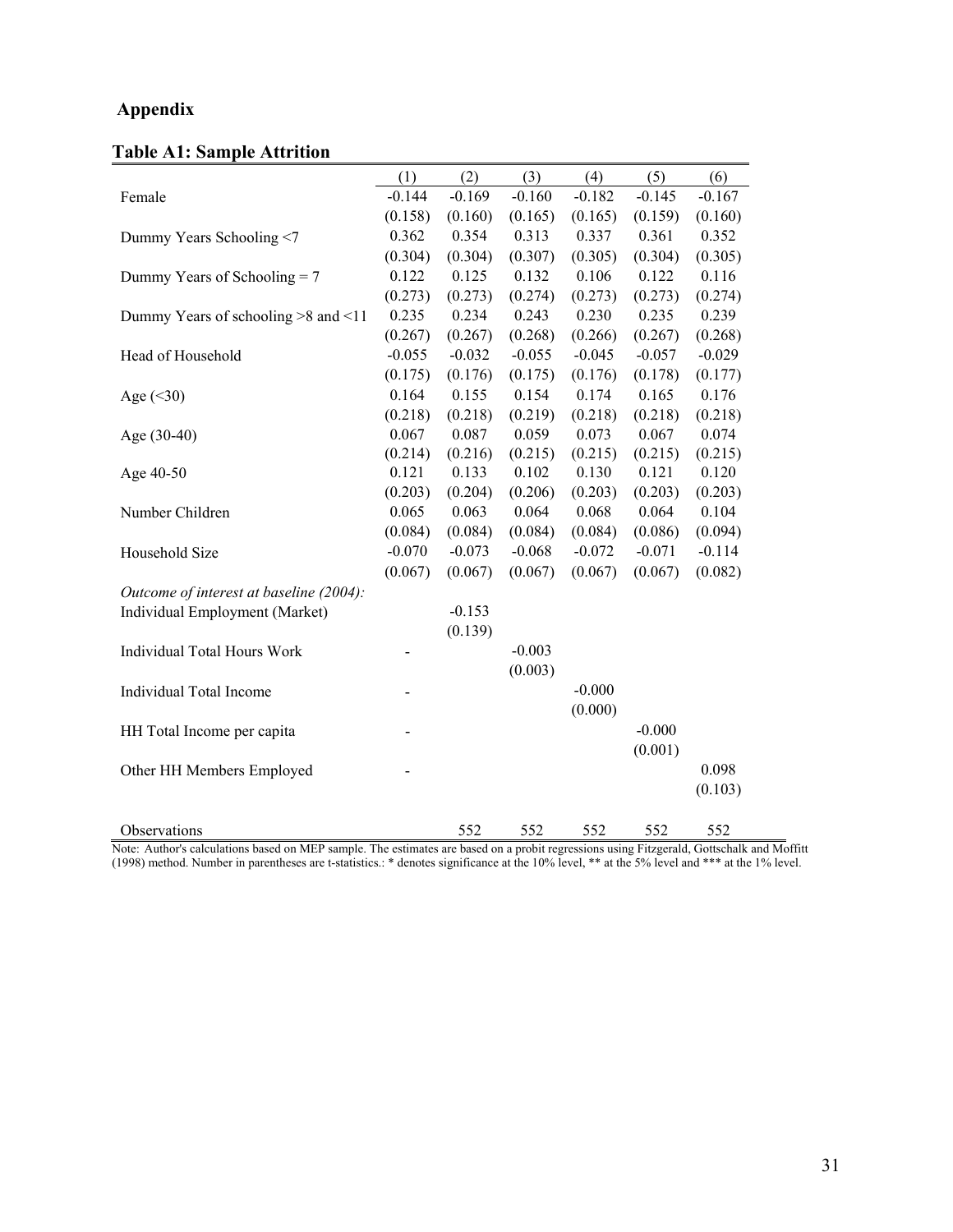| Table A2: Probability of participation (baseline 2004) |  |  |
|--------------------------------------------------------|--|--|
|                                                        |  |  |

| Female                               | $0.382***$  |
|--------------------------------------|-------------|
|                                      | (0.111)     |
| Head of Household                    | $1.165***$  |
|                                      | (0.216)     |
| Spouse of the Head                   | $0.427*$    |
|                                      | (0.237)     |
| Marital status: Single               | $-0.679***$ |
|                                      | (0.224)     |
| Marital status: Divorced/widowed     | $-0.088$    |
|                                      | (0.153)     |
| Education: none                      | $-0.461***$ |
|                                      | (0.144)     |
| Education: primary                   | 0.109       |
|                                      | (0.109)     |
| Age $(<30)$                          | 0.217       |
|                                      | (0.154)     |
| Age (30-40)                          | $0.261*$    |
|                                      | (0.138)     |
| Number Children                      | $-0.045$    |
|                                      | (0.061)     |
| Household Size                       | 0.012       |
|                                      | (0.047)     |
| household tot income per capita      | $0.001**$   |
|                                      | (0.001)     |
| No. observations                     | 1998        |
| Pseudo R2                            | 0.284       |
| Moto: Estimated report standard area |             |

Note: Estimated , robust standard errors are in Parentheses. \*\*\* p<0.01, \*\* p<0.05, \* p<0.1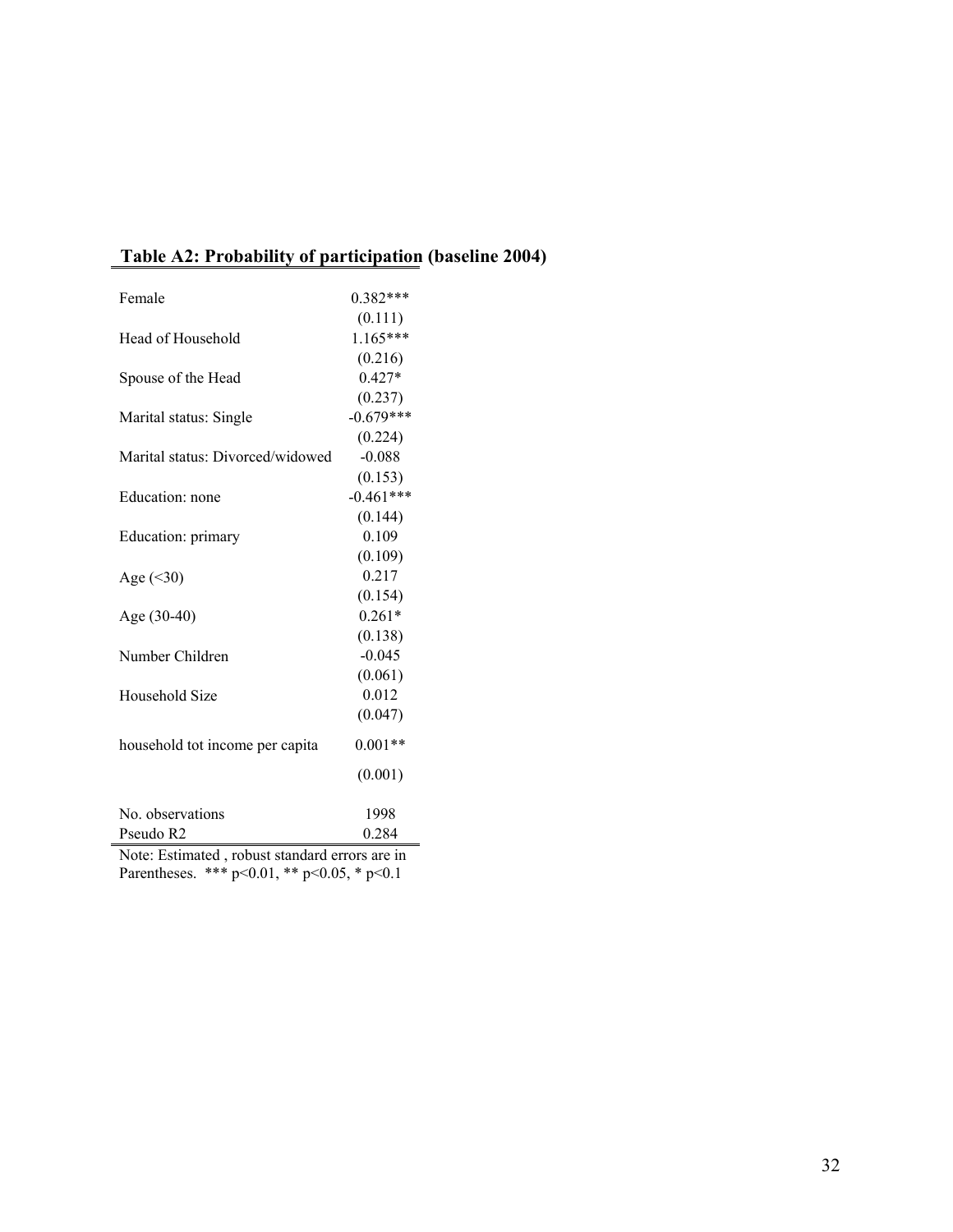| Panel A: Sector                                         |            |
|---------------------------------------------------------|------------|
|                                                         |            |
| Agriculture                                             | 5%         |
| Food Products                                           | 16%        |
| Textiles                                                | 16%        |
| Clothing                                                | 33%        |
| Other Industrial Activities                             | 28%        |
| <b>Services</b>                                         | 3%         |
| Panel B: Location                                       |            |
| Home                                                    | 71%        |
| Other                                                   | 29%        |
|                                                         |            |
| Owned Beneficiary                                       | 32%        |
| Rented                                                  | 39%        |
| Borrowed                                                | 29%        |
|                                                         |            |
| Panel C: Constraints to Sales Growth                    |            |
| Problems with Sales?                                    | 37%        |
| of which                                                |            |
| Low Quality Products                                    | 5%         |
| Delays in Production                                    | 7%         |
| <b>High Cost</b>                                        | 21%        |
| <b>High Competition</b>                                 | 31%        |
| Other                                                   | 20%        |
| Panel D: General Constraints to Growth                  |            |
|                                                         |            |
| <b>Technical Assistance</b>                             | 14%        |
| <b>Sales</b>                                            | 33%        |
| Inputs                                                  | 48%        |
| Human Resources                                         | 15%        |
| Location                                                | 20%        |
| Credit                                                  | 6%         |
| Panel E: Quality of Inputs and Technical Assistance     |            |
|                                                         |            |
| Problems with Inputs Received<br><b>Delays Delivery</b> | 56%<br>35% |
| <b>Technical Assistance Useful</b>                      | 75%        |
| Help in Inputs and Equipment                            | 6%         |
| Help Work Organization                                  | 36%        |
|                                                         | 39%        |
| Help Administrative Work                                | 11%        |
| <b>Help Sales</b>                                       |            |
| Help Product Quality                                    | $3\%$      |

# **Table A3: Descriptive Statistics for the Self-Employment Activities**

Source: Author's calculations based on MEP sample (2004, 2005). Table reports descriptive statistics in the baseline period for different project characteristics. For example, the first number in Panel A means that 5% of the projects are in Agriculture related Products.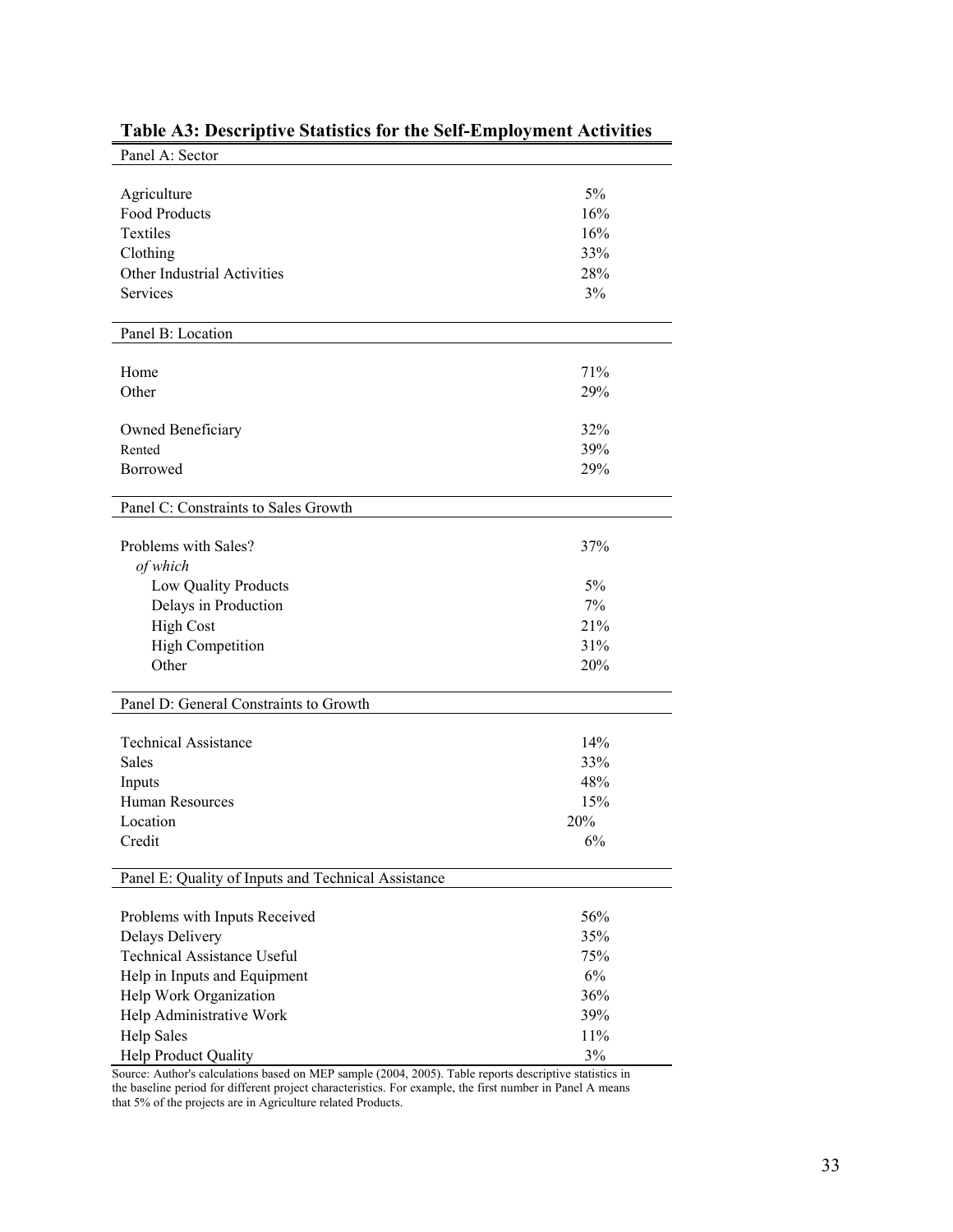|                                        | 2004  | 2005  |
|----------------------------------------|-------|-------|
| Panel F: Future Work Preferences       |       |       |
|                                        |       |       |
| Remain in MEP Project                  | 71%   | 90%   |
| Find wage employment                   | 10%   | 8%    |
| Start another self-employment activity | 19%   | $2\%$ |
| Panel G: Project Sustainability        |       |       |
| Definitely sustainable                 | 82%   | 80%   |
| Probably sustainable                   | 16%   | 16%   |
| Probably not sustainable               | $0\%$ | $2\%$ |
| Definitely not sustainable             | $0\%$ | $2\%$ |
| No Knowledge                           | $2\%$ | $0\%$ |
| Panel H: Income Sustainability         |       |       |
| Definitely sustainable                 | 77%   | 66%   |
| Probably sustainable                   | 18%   | 25%   |
| Probably not sustainable               | $1\%$ | 8%    |
| Definitely not sustainable             | $1\%$ | $2\%$ |
| No Knowledge                           | 3%    | $0\%$ |

# **Table A3: Descriptive Statistics for the Self-Employment Activities (Cont.)**

Source: Author's calculations based on MEP sample (2004, 2005). Table reports descriptive statistics in the baseline period for different project characteristics. For example, the first number in Panel F means that 71% of the MEP beneficiaries in 2004 report that if they could choose in the future they would remain in MEP.

# **Table A4: Descriptive Statistics for Project Profitability**

|                                      | Negative/low<br>Rentability | High<br>Rentability |
|--------------------------------------|-----------------------------|---------------------|
|                                      | $\left(1\right)$            | $\left( 2\right)$   |
|                                      |                             |                     |
| <b>Share Females</b>                 | 0.6                         | 0.7                 |
| Av. Years Schooling                  | 8.1                         | 8.5                 |
| Age                                  | 39.8                        | 38.4                |
| Number of Children in the HH         | 2.0                         | 1.8                 |
| Size of household                    | 4.4                         | 4.2                 |
| Share Employed (outside MEP)         | 0.56                        | 0.53                |
| <b>Total Hours Work</b>              | 26.5                        | 32.0                |
| Total income (individual)            | 283.8                       | 337.0               |
| Total labor income                   | 132.8                       | 183.8               |
| Other income (exc. Social transfers) | 0.0                         | 13.1                |

Source: Author's calculations based on MEP sample (2004, 2005). Table reports means for some variables in the baseline period for projects with negative profitability, low or medium profitability or for high profitability. For example, the mean reported in the first row of column (1) means that 80% of the beneficiaries in projects with a negative profitability are females.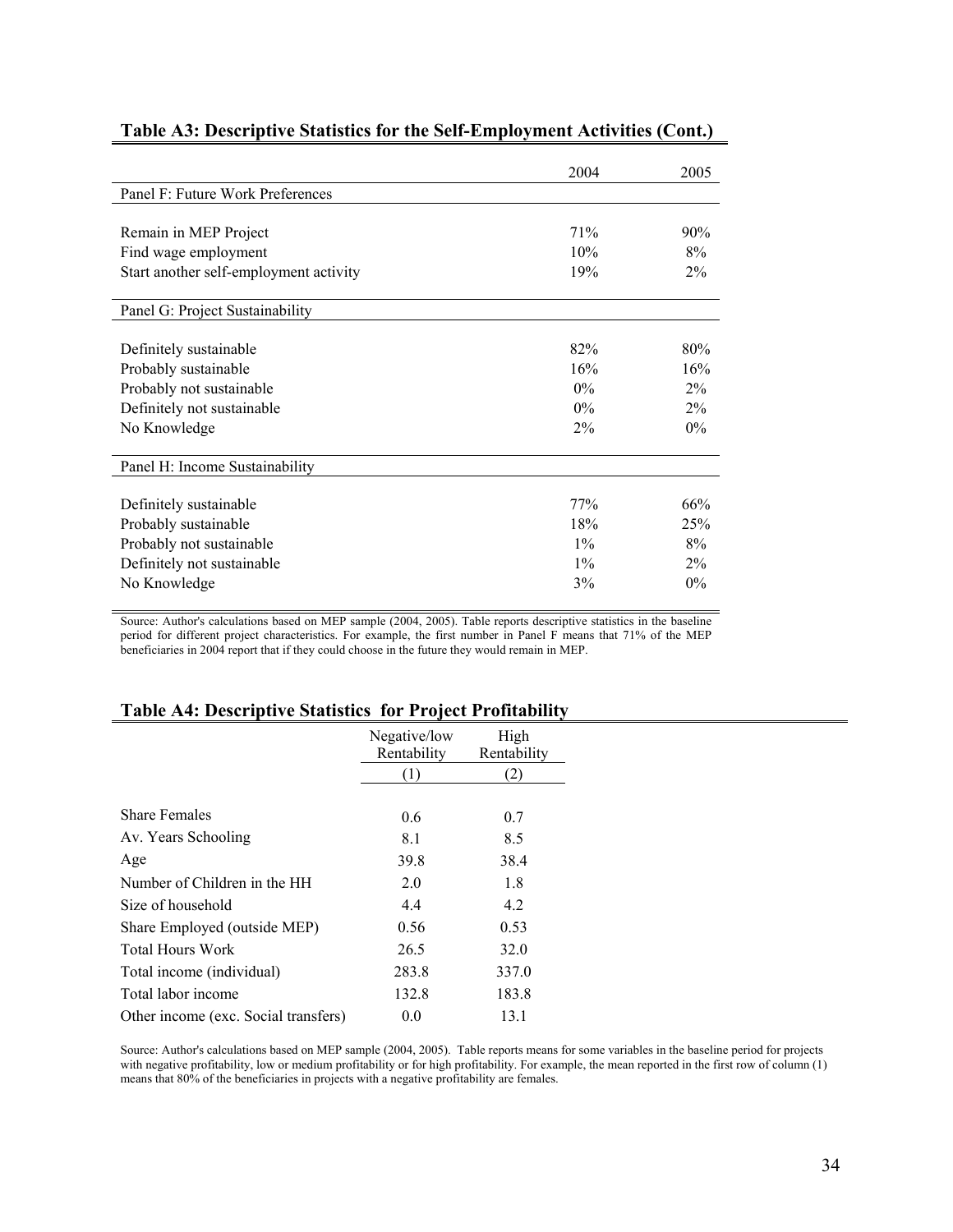| nal Individual Characteristics<br>Table A5: Robustness to Additio                                                                                                                                                                                                                                                                                                                                                                 |                                      |                                   |                                     |                                  |                                 |
|-----------------------------------------------------------------------------------------------------------------------------------------------------------------------------------------------------------------------------------------------------------------------------------------------------------------------------------------------------------------------------------------------------------------------------------|--------------------------------------|-----------------------------------|-------------------------------------|----------------------------------|---------------------------------|
|                                                                                                                                                                                                                                                                                                                                                                                                                                   | Employment<br>Individual<br>(Market) | Total Hours<br>Individual<br>Work | Total Income<br>Individual          | Income per<br>HH Total<br>capita | Employed<br>Other HH<br>Members |
|                                                                                                                                                                                                                                                                                                                                                                                                                                   | ∈                                    | $\odot$                           | $\odot$                             | $\widehat{\mathfrak{t}}$         | <u>ර</u>                        |
| Non-Participants<br>Panel A: Ever MEP Participants and All                                                                                                                                                                                                                                                                                                                                                                        |                                      |                                   |                                     |                                  |                                 |
| MEP participant                                                                                                                                                                                                                                                                                                                                                                                                                   | $-0.171$                             | 14.442                            | 13.571                              | 5.472                            |                                 |
|                                                                                                                                                                                                                                                                                                                                                                                                                                   |                                      | $[3.101]$ ***                     | [20.502]                            | [9.429]                          | $-0.021$<br>[0.064]             |
| Observations                                                                                                                                                                                                                                                                                                                                                                                                                      | $[0.063]***$                         |                                   | 945                                 | 951                              | 951                             |
| R-squared                                                                                                                                                                                                                                                                                                                                                                                                                         | 0.62                                 | 857<br>0.76                       | 0.69                                | 0.75                             | 0.82                            |
| Panel B: MEP Entrants versus All Non-Participants                                                                                                                                                                                                                                                                                                                                                                                 |                                      |                                   |                                     |                                  |                                 |
| MEP participant                                                                                                                                                                                                                                                                                                                                                                                                                   | $-0.159$                             | 13.392                            | 33.824                              | 9.579                            | $-0.02$                         |
|                                                                                                                                                                                                                                                                                                                                                                                                                                   | $[0.066]$ **                         | $[3.176]***$                      | $[19.267]$ *                        | [9.904]                          | [0.069]                         |
| Observations                                                                                                                                                                                                                                                                                                                                                                                                                      | 905                                  | 811                               | 899                                 | 905                              | 905                             |
| R-squared                                                                                                                                                                                                                                                                                                                                                                                                                         | 0.62                                 | 0.75                              | 0.70                                | 0.74                             | 0.80                            |
| Panel C: MEP Entrants versus Applicants but All Non-Participants                                                                                                                                                                                                                                                                                                                                                                  |                                      |                                   |                                     |                                  |                                 |
| MEP participant                                                                                                                                                                                                                                                                                                                                                                                                                   | $-0.151$                             | 18.198                            | 30.104                              | 9.147                            |                                 |
|                                                                                                                                                                                                                                                                                                                                                                                                                                   | $[0.078]$ *                          | $[3.619]***$                      | [21.430]                            | [10.855]                         | [0.052]                         |
| Observations                                                                                                                                                                                                                                                                                                                                                                                                                      | 601                                  | 557                               | 598                                 | 601                              | 601                             |
| R-squared                                                                                                                                                                                                                                                                                                                                                                                                                         | 0.61                                 | 0.77                              | 0.74                                | 0.78                             | 0.80                            |
| at the 5% level and **** at the 1% level. Table reports the least squares estimates of equation (2) in the text but also controlling for<br>$C_{\rm {for}}$<br>$\frac{1}{2}$ and also accepted and $\frac{1}{2}$ and $\frac{1}{2}$ and $\frac{1}{2}$ and $\frac{1}{2}$ and $\frac{1}{2}$ and $\frac{1}{2}$<br>Source: Author's calculations based on MEP sample (2004, 2005)<br>Note: * denotes significance at the 10% level, ** |                                      | coloctored at the project.        | $ad$ of the<br>and for hangfainting | $\sin 1$                         | $c_{\text{transfer}}$           |

individual characteristics (gender, education, age and household size). Standard errors are clustered at the project level for beneficiaries and at the municipio level for non-participants. Panel<br>A considers the sample of individual characteristics (gender, education, age and household size). Standard errors are clustered at the project level for beneficiaries and at the municipio level for non-participants. Panel A considers the sample of individuals who have ever been MEP participants versus all non-participants, Panel B considers the sample of MEP entrants versus all non-participants and Panel C considers the sample of MEP entrants versus non-participants who have applied for a MEP.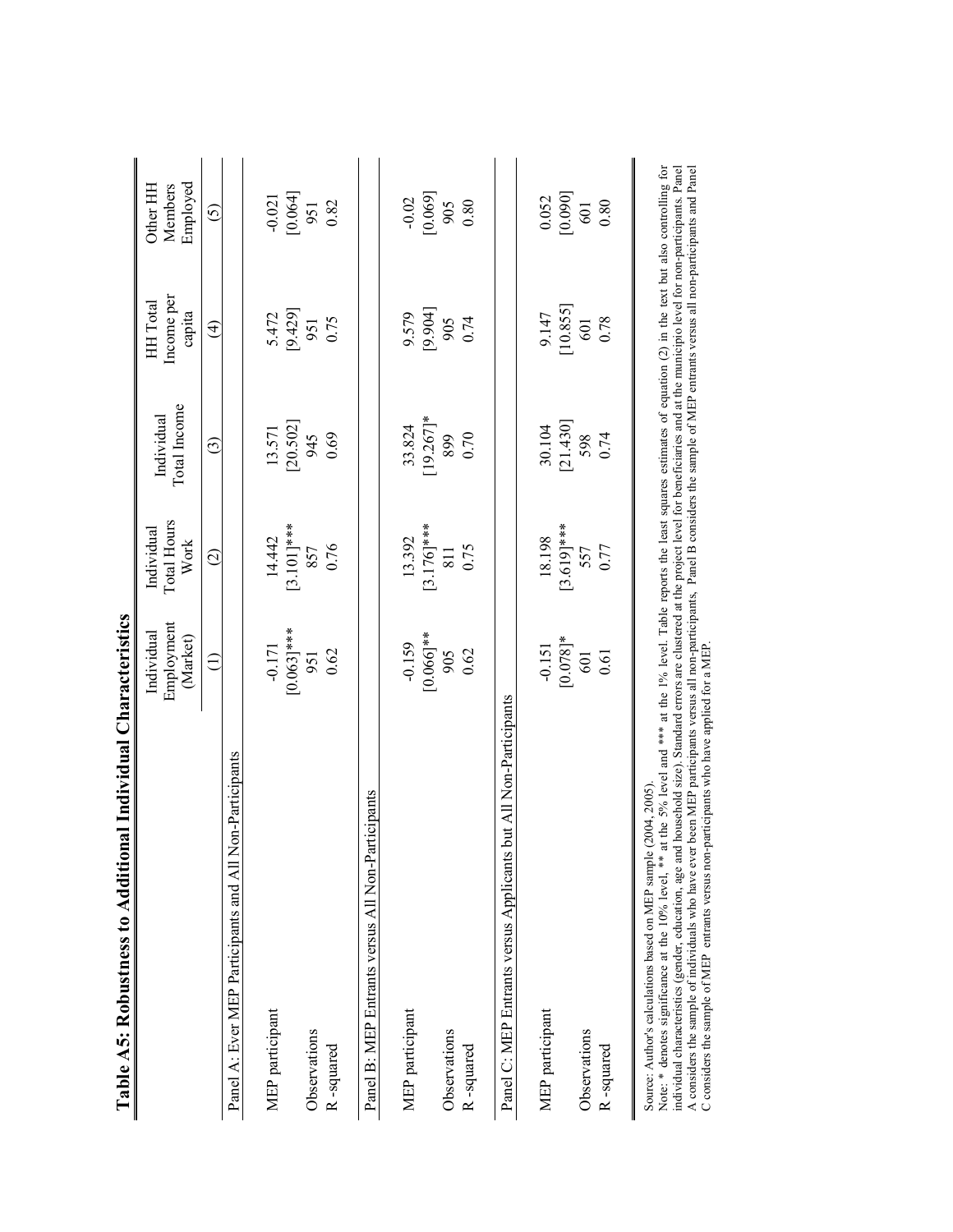4 Prior to *Jefes, the Argentine Government* implemented the smaller scale *Trabajar* workfare program. For evidence on the effectiveness of *Trabajar* in reaching the poorest see Ravallion (2000) and Jalan and Ravallion (2003). *Jefes* was intended to reach a broader segment of the population. For evidence on the effectiveness of *Jefes* in reducing poverty and unemployment see Galasso and Ravallion (2004).<br><sup>5</sup> This program is also known as *Components Materiales* Tip.

This program is also known as *Componente Materiales* – *Tipologia 6* or *Herramientas y Trabajo*. 6

 $\overline{a}$ 

<sup>6</sup> Participation in the program does not imply that the beneficiaries loose the transfers from other programs. In particular, they still receive the *Jefes* monthly payment (150 Argentinean Pesos). We evaluate the effect on labor market outcomes of being a MEP beneficiary, on top of other transfers.

<sup>7</sup> The technical assistance is given by qualified specialists in the areas of general management and business education as well as on more technical issues which are specific to each project. 8

<sup>8</sup> Even though there is some research on the effects of micro finance programs on labor and profitability outcomes, much less is known about the effects of technical assistance in addition to the financial assistance. One exception is Karlan and Valdivia (2006). They analyze the impact of entrepreneurship training in a micro finance program in Peru. They find that these non-financial services have an impact on sales and profits but no effect on income of the program beneficiaries. The question of whether entrepreneurship can indeed be taught has indeed received very little attention from the empirical literature.

<sup>9</sup> The seminal paper by Banerjee and Newman (1993) develops a theoretical model where low wealth entrepreneurs cannot finance profitable ventures due to indivisible start up costs. Aghion and Bolton (1997) and Lloyd-Ellis and Bernhardt (2000) also develop models where entrepreneurial activity requires a minimum wealth level.<br><sup>10</sup> McKenzie and Woodruff (2006) provide evidence that access to start-up capital does not determine the size of

microenterprises in Mexico .Mesnard and Ravallion (2006) look at business startups from return migrants in Tunisia and also find weak evidence of non-convexities at low levels of wealth.

 $11$  First, conditional on a given skill level, the reason for these firms to be small could be more related to family tradition or to their own knowledge of the market rather than due to the lack of credit. Second, these firms are characterized by high rates of failure and by having workers with low education, assets and skills "*trying their luck at entrepreneurship (risk-taking), often failing and not engaging in formal institutions until they grow. (Maloney, 2004, pp. 1167)*". The self-employed might not know how good entrepreneurs they are or how productive the activity is until they actually engage in it.

 $12$  This program was implemented at a small scale. For this reason, we have abstracted from any indirect effects of the program on the local labor markets, through possible effects on non-participants (general equilibrium effects).

13 There are also some evaluations of a previous Argentinean workfare program, *Trabajar*. Galasso, Ravallion and Salvia (2004) find evidence that *Trabajar* beneficiaries that received wage subsidies are more likely to find a job than those that did not receive this support. This effect is stronger for young, more educated women in the informal sector. Moreover, consistent with evidence for other countries, they find no evidence that skill training helps the transition of welfare beneficiaries to a wage job. Galasso, Ravallion, Lazo and Philipp (2005), study the income effects of the transition to wage employment following the participation in *Trabajar*. They estimate that the transition from the program to employment is associated with a short run income loss, which is sizable though it decreases over time.

 $14$  In Argentina many poor households have multiple occupations. The same happens in many other developing countries (Banerjee and Duflo 2007).

<sup>15</sup> The work requirement could be basic community work, training activities or school attendance. Municipalities and local NGOs where in charge of organizing the work activities. Provincial offices of the Ministry of Labor together with municipal councils were responsible for monitoring the work activities.

16 These workers can be identified with the (monthly) comparisons between registrations of *Jefes* beneficiaries and the social security contributors.

<sup>&</sup>lt;sup>1</sup> With no rationing, a binding work requirement and a sufficiently low wage, these programs have a built in incentive for the poorest and more vulnerable segments of the population to self-target into the program (Besley,

Coate, 1992, Ravallion 1999).<br><sup>2</sup> The Employment Guarantee Scheme in Maharashtra (India) is an example of a workfare program with a countercyclical budget, contracting automatically as the economy is in a 'good state' (Ravallion 1999).

Some exceptions include Galasso, Ravallion, Lazo and Philipp (2005) and Galasso, Ravallion and Salvia (2004) for Argentina. See also Navarro-Lozano (2003) and Calderón-Madrid (2006) for training programs in Mexico, and Medina and Nunez (2005) for evidence of training programs in Colombia.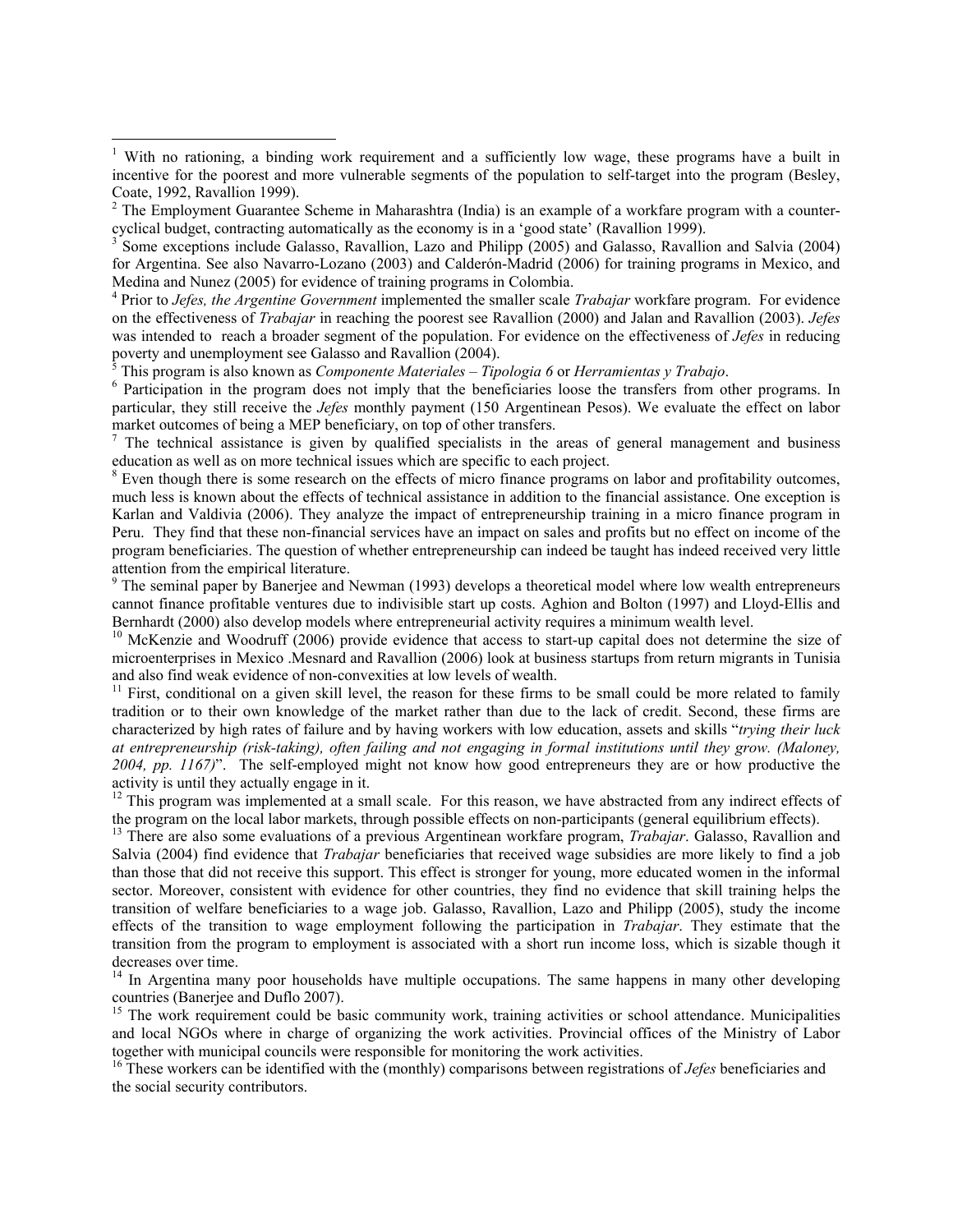$17$  The policy mix that is being considered reflects the need to transform a uniform workfare transfer to interventions tailored to the heterogeneous universe of participants. The labor market policies currently under implementation range from those aiming to promote wage employment (creation of employment offices, and completion of adult education) to those promoting self-employment activities (MEP). An alternative exit strategy is to transfer *Jefes* households requiring longer term assistance - namely female headed households with a large number of dependents - into a conditional cash transfer program.

<sup>18</sup> The program required that beneficiaries paired up in groups of three in order to submit a project proposal. This requirement has been perceived as a major constraint for the number of submissions and for the success of the proposals (e.g., generating internal disputes within the group, Etchegaray, 2005). In some cases not all of the three participants sustained their participation in the enterprise, although all three were participating at the beginning.<br><sup>19</sup> The approval of the proposal involves a technical evaluation covering a cost-benefit analysis, an e

sustainability and environmental impact, as well as an evaluation of the prior experience of the beneficiaries in the main activity and its commercialization. *Evaluators* planed field visits to projects to assess physically the project viability.<br><sup>20</sup> Etchegaray (2005) presents an in-depth review of specific projects. She highlights the main shortfalls in the design

and implementation of the municipal intermediation as well as of the technical assistance provided. First, the procurement by the municipalities experienced substantial delays. Bureaucratic intermediation and initial lack of experience at the municipality level for this type of transactions often resulted in delays in the receipt of the inputs and in an imperfect match between what was requested and what was received. Second, the municipalities aimed to promote local business development by purchasing the inputs locally, instead of looking for the best (quality-price) inputs and equipment. Finally, the intermediation of the municipalities created some confusion on the ownership of these inputs and equipment, and some beneficiaries were afraid of a possible expropriation in the event of a project failure.

 $21$  The technical assistance is wide ranging, from management to administration and commercialization techniques. The *tutores* are experts from local universities, technical institutes or NGOs who had been previously selected by the Ministry of Social Development based on their experience and academic background..

<sup>22</sup> Some of these shortfalls highlighted in the qualitative work (sample collected in November 2004) might have been typical of the early stages of program implementation and presumably should have improved over time, some might be more structurally inherent to the program design. .<br><sup>23</sup> The promotion of the program activities was implemented in two ways. First, the local offices of the Ministry of

Labor distributed program leaflets at the payment locations for *Jefes* (*boca de pago*) and encourage beneficiaries to come to the local Ministry of Labor office to learn more about the program characteristics. A registry was kept at the local offices of the Ministry of Labor with the information on the identity of the interested beneficiaries. Second, the program was promoted with public meetings/workshops for *Jefes* beneficiaries in given municipalities. The workshop was held by the local offices of the Ministry of Labor together with the municipality. During these sessions, the workshop organizers collected a registry with a list of all potentially interested beneficiaries.

 $24$  In this process participants identify themselves, provide a description of the project and list the number of participants involved in the project.

 $^{25}$  As a second robustness check, we also explored a second robustness check exploits on the geographic variation across municipalities in their willingness to participate in the program. The municipality was responsible for the procurement and for the delivery of the purchases to the beneficiaries. During the initial phase of the program implementation, some municipalities were concerned with the administrative burden associated with the program and decided not to participate immediately. Nevertheless *Jefes* beneficiaries in these areas were exposed to the promotional activities. This implies that *Jefes* beneficiaries with similar characteristics (observable or unobservable) will have a different probability of participating in the program simply because they live in different municipalities. In our sample, about  $1/5$  of the individuals not participating in the program live in non-participating municipalities.<br>The results (not reported, but available from the authors) are qualitatively similar to the ones repo <sup>26</sup> Several empirical papers have by now explored a similar methodology (e.g., Card and Krueger, 1994)

<sup>27</sup> Alternative possible methodologies include matching methods (as proposed by Rubin, 1977, 2006 or Rosenbaum and Rubin, 1983) or the differences-in-differences matching methods (as been proposed by Heckman et al. (1997, 1998) or Smith and Todd, 2005).

 $28$  The second reason why the common trend assumption might not hold is when if participants and non-participants differ in (time-varying) unobserved characteristics. While differencing over time can eliminate bias due to latent (time-invariant) factors (such as ability), there remains a concern due to any selective participation from the program